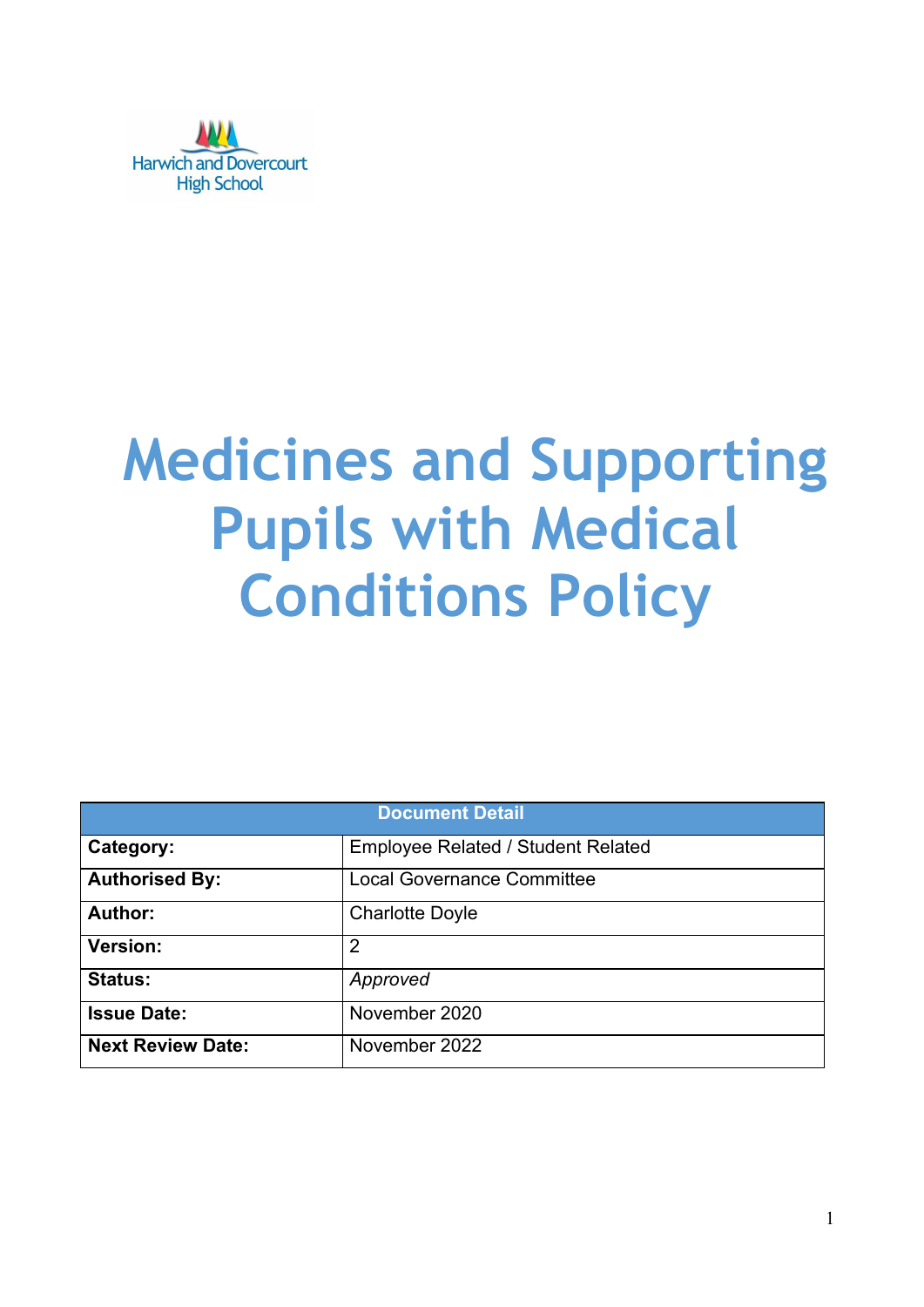# **Ownership and Control**

# **History**

| <b>Version</b> | <b>Author</b> | <b>Dated</b>     | <b>Status</b> | <b>Details</b>                                      |
|----------------|---------------|------------------|---------------|-----------------------------------------------------|
|                | Gn            | November<br>2015 | Approved      | Approved by Full Governing Body<br>10 December 2015 |
|                | Gn            | January 2018     | Approved      | Approved by LGB 31 January 2018                     |
|                | <b>CDO</b>    | November<br>2020 | Approved      | Approved by LGC 5th Nov 2020                        |

# **Intended Audience**

| <b>Intended Audience</b>                  | <b>Intended Method of Distribution</b>         |
|-------------------------------------------|------------------------------------------------|
| Staff/Students/Parents / Carers/Governors | Staff Shared Drive, Website, Sigma<br>Intranet |
|                                           |                                                |

This procedure / policy and its guidance will always reflect the present and future needs of all stakeholders and to support this we are always open to suggestions for changes and alterations of and to any specific individual provision / requirement to ensure full access to all. This policy will be reviewed as part of the School's review cycle.

# **AMENDMENT TRACKER**

# **Name of reviewer: Charlotte Doyle**

# **Date of review: November 2020**

# **Summary of all changes being proposed in this policy review:**

A full review of this policy has been undertaken.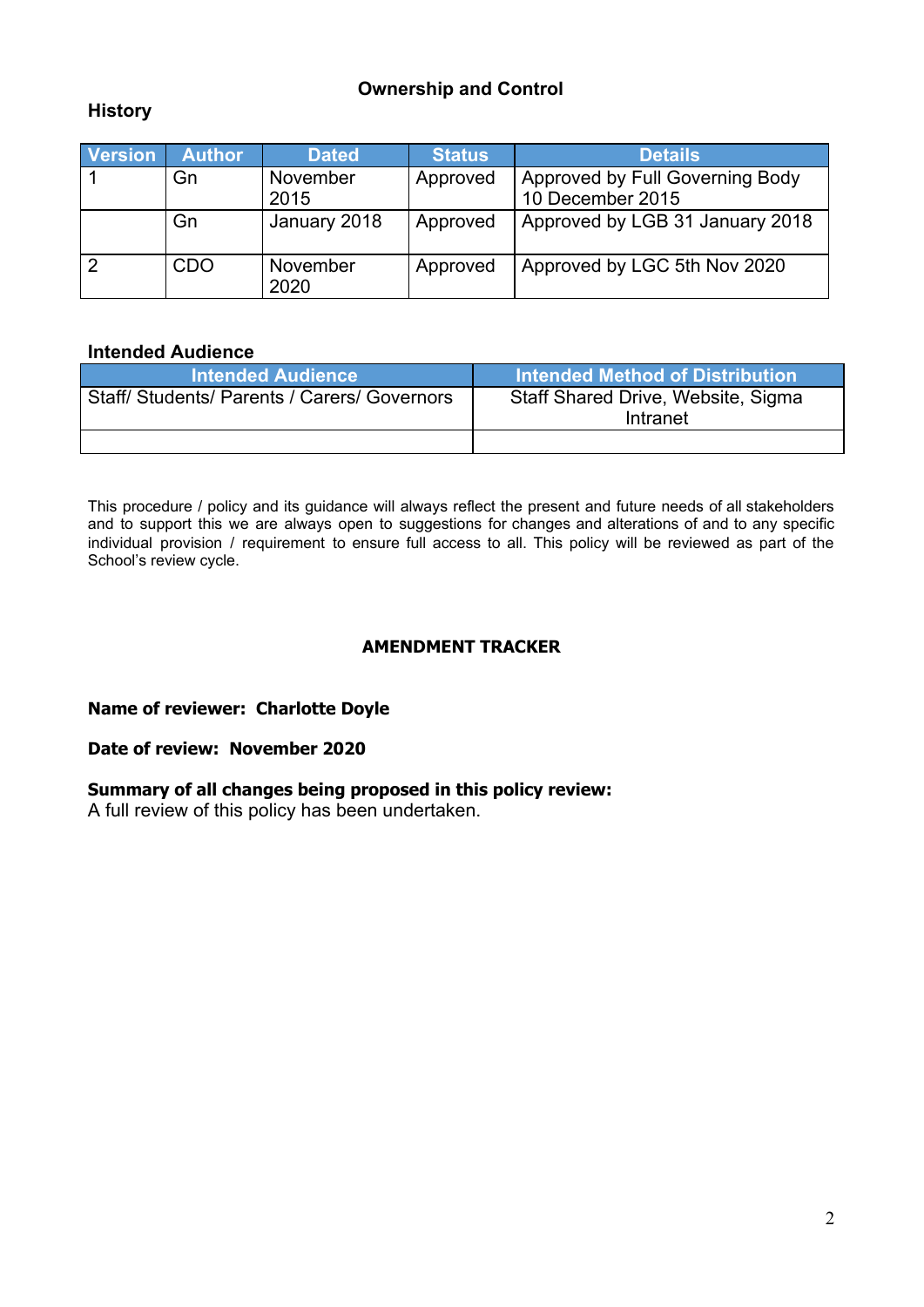# **CONTENTS**

| $\mathbf{1}$ .<br>2.<br>3.<br>4.<br>5.<br>6.<br>7.<br>8.<br>9 <sub>1</sub> | <b>GENERAL STATEMENT</b><br>DEFINITION OF MEDICAL NEEDS<br><b>DEFINITION OF MEDICATION</b><br><b>KEY ROLES AND RESPONSIBILITIES</b><br>STAFF SUPPORT AND TRAINING<br>SPECIFIC ARRANGEMENTS FOR PUPILS WITH MEDICAL NEEDS<br>INDIVIDUAL HEALTHCARE PLANS (IHPS)<br>ADMINISTRATION OF MEDICINES<br><b>INFORMATION SHARING</b><br>10. EMERGENCIES<br>11. AVOIDING UNACCEPTABLE PRACTICE<br>12. INSURANCE<br>13. COMPLAINTS | 4<br>$\overline{4}$<br>4<br>$\overline{4}$<br>$\,6$<br>$6\phantom{1}6$<br>$\overline{7}$<br>8<br>9<br>10<br>10<br>10<br>10 |
|----------------------------------------------------------------------------|-------------------------------------------------------------------------------------------------------------------------------------------------------------------------------------------------------------------------------------------------------------------------------------------------------------------------------------------------------------------------------------------------------------------------|----------------------------------------------------------------------------------------------------------------------------|
| 11                                                                         | APPENDIX 1 - INDIVIDUAL HEALTHCARE PLAN IMPLEMENTATION PROCEDURE                                                                                                                                                                                                                                                                                                                                                        |                                                                                                                            |
| 12                                                                         | APPENDIX 2 - INDIVIDUAL HEALTHCARE PLAN TEMPLATE                                                                                                                                                                                                                                                                                                                                                                        |                                                                                                                            |
|                                                                            | APPENDIX 3 - PARENTAL AGREEMENT FOR SCHOOL TO ADMINISTER MEDICINE                                                                                                                                                                                                                                                                                                                                                       | 16                                                                                                                         |
| 20                                                                         | APPENDIX 4 – STAFF TRAINING RECORD – ADMINISTRATION OF MEDICINES                                                                                                                                                                                                                                                                                                                                                        |                                                                                                                            |
| 21                                                                         | APPENDIX 5 – MODEL LETTER INVITING PARENTS TO CONTRIBUTE TO INDIVIDUAL<br>HEALTHCARE PLAN DEVELOPMENT                                                                                                                                                                                                                                                                                                                   |                                                                                                                            |
|                                                                            | APPENDIX 6 - COMMUNICABLE DISEASES                                                                                                                                                                                                                                                                                                                                                                                      | 22                                                                                                                         |

Appendix 7 - PERSONAL EMERGENCY EVACUATION PLAN (PEEP) TEMPLATE 23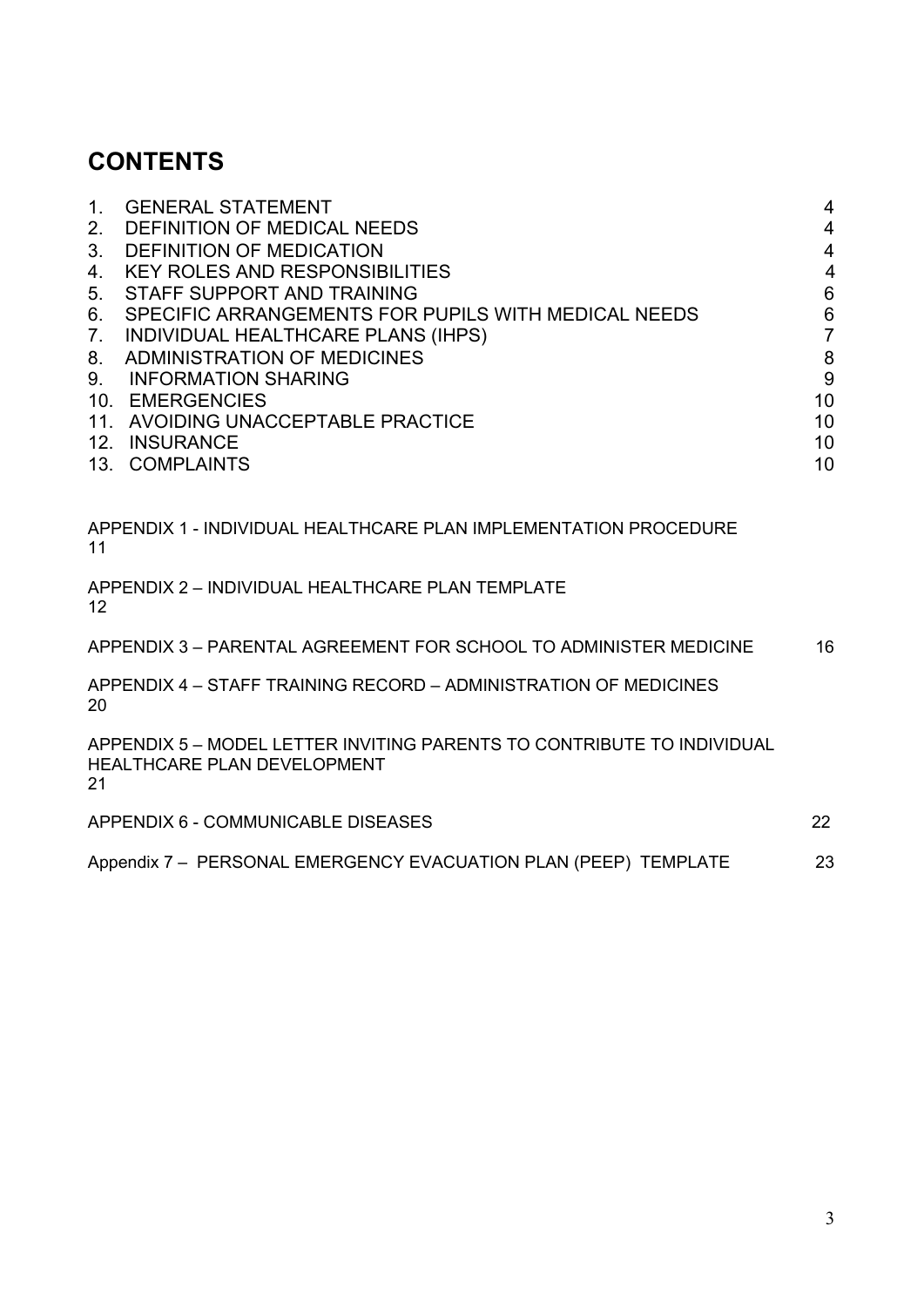# **1.GENERAL STATEMENT**

Section 100 of the Children and Families Act 2014 places a duty on the Governing Body and Senior Leadership Team to make arrangements for supporting pupils at the school with medical conditions.

The aim is to ensure that all children with medical conditions, in terms of both their physical and mental health, are supported in school so they can play a full and active role in school life, remain healthy and achieve their academic potential. Pupils with special medical needs have the same right of admission to school as other children and cannot be refused admission or excluded from school on medical grounds alone. Teachers and other school staff in charge of pupils have a common law duty to act in loco parentis and may need to take swift action in an emergency. This duty also extends to teachers leading activities taking place off the school site. This could extend to a need to administer medicine.

Pupils with medical conditions need to be supported so they have full access to education (including school trips and physical education) and may also need to be supported with any social and emotional implications associated with their condition. They may additionally require support to ensure they are able to reintegrate with their class if they have been off as a result of their condition and do not fall behind when they are unable to attend.

Some children with medical conditions may be disabled. Where this is the case the Governing Body and Senior Leadership must also comply with their duties under the Equality Act 2010. Some may have special educational needs (SEN) or Education, Health and Care Plan (EHCP) which brings together health and social care needs, as well their special educational need provision. For children with SEN, this policy should also be read in conjunction with the SEN policy.

This policy has been developed in line with the Department for Education's guidance released in April 2014 – "Supporting pupils at school with medical conditions" and will be regularly reviewed and readily accessible to parent/carers on the school website and to Harwich and Dovercourt High School (HDHS) staff.

# **2. DEFINITION OF MEDICAL NEEDS**

Pupils' medical needs may be broadly summarised as being of two types:

(a) Short-term affecting their participation in school activities which they are on a course of medication.

(b) Long-term potentially limiting their access to education and requiring extra care and support (deemed special medical needs).

# **3. DEFINITION OF MEDICATION**

- "Medication" is defined as any prescribed or over the counter medicine.
- "Prescription medication" is defined as any drug or device prescribed by a doctor.

# **4. KEY ROLES AND RESPONSIBILITIES**

#### **The Local Authority (LA) is responsible for:**

- Promoting cooperation between relevant partners and stakeholders regarding supporting pupils with medical conditions.
- Providing support, advice and guidance to schools and their staff.
- Making alternative arrangements for the education of pupils who need to be out of school for fifteen days or more due to a medical condition (whether consecutive or cumulative across the school year).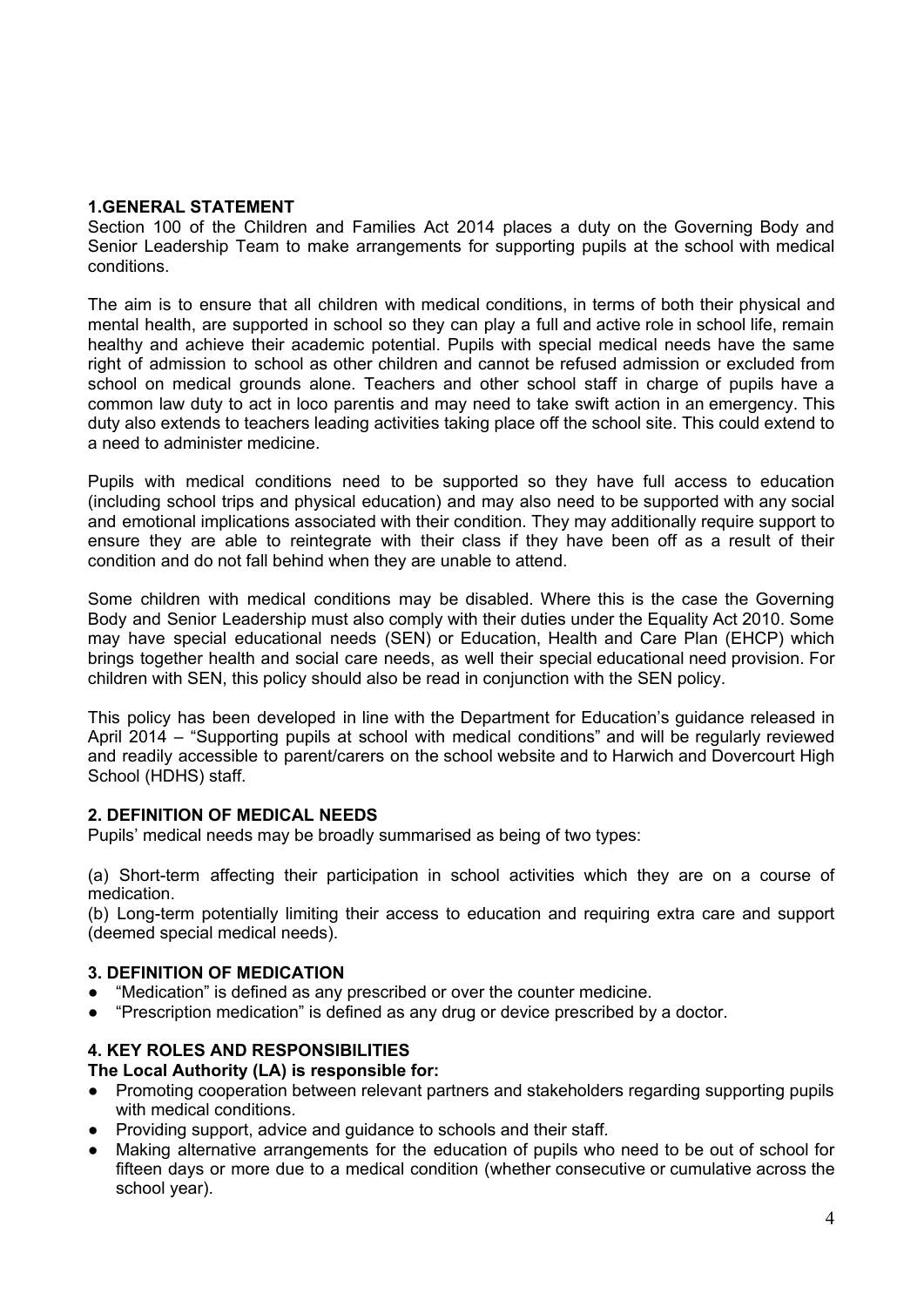● Providing suitable training to school staff in supporting pupils with medical conditions to ensure that Individual Healthcare Plans can be delivered effectively.

# **The Governing Body is responsible for:**

- The overall implementation of the Supporting Pupils with Medical Conditions Policy and procedures of HDHS.
- Ensuring that the Supporting Pupils with Medical Conditions Policy, as written, does not discriminate on any grounds including, but not limited to: ethnicity/national origin, culture, religion, gender, disability, sexual orientation or identity.
- Handling complaints regarding this policy as outlined in the school's Complaints Policy.
- Ensuring that all pupils with medical conditions are able to participate fully in all aspects of school life.
- Ensuring that relevant training provided is delivered to staff members who take on responsibility to support children with medical conditions.
- Guaranteeing that information and teaching support materials regarding supporting pupils with medical conditions are available to members of staff with responsibilities under this policy.
- Keeping written records of any and all medicines administered to individual pupils and across the school population.
- Ensuring the level of insurance in place reflects the level of risk.

# **The Headteacher is responsible for:**

- The day-to-day implementation and management of the Supporting Pupils with Medical Conditions Policy and procedures of HDHS.
- Ensuring the policy is developed effectively with partner agencies.
- Making staff aware of this policy.
- Liaising with healthcare professionals regarding the training required for staff.
- Making staff who need to know aware of a child's medical condition.
- Developing Individual Healthcare Plans (IHPs).
- Ensuring a sufficient number of trained members of staff are available to implement the policy and deliver IHPs in normal, contingency and emergency situations.
- If necessary, facilitating the recruitment of a member of staff for the purpose of delivering the promises made in this policy.
- Ensuring the correct level of insurance is in place for teachers who support pupils in line with this policy.
- Contacting the school nursing service in the case of any child who has a medical condition.

# **Staff members are responsible for:**

- Taking appropriate steps to support children with medical conditions.
- Where necessary, making reasonable adjustments to include pupils with medical conditions into lessons.
- Administering medication, if they have agreed to undertake that responsibility.
- Undertaking training to achieve the necessary competency for supporting pupils with medical conditions, if they have agreed to undertake that responsibility.
- Familiarising themselves with procedures detailing how to respond when they become aware that a pupil with a medical condition needs help.
- Any medicines brought into school by the staff e.g. headache tablets, inhalers for personal use should be stored in an appropriate place and kept out of the reach of the pupils. Any staff medicine is the responsibility of the individual concerned and not the school.

# **School Nurses are responsible for:**

- Notifying the school when a child has been identified with requiring support in school due to a medical condition.
- Providing the school with background information on the condition.
- Liaising locally with lead clinicians on appropriate support.
- Providing support and training on the administration of any medicines.
- Working with the school, parents and pupil and the development of the Individual Healthcare Plan (IHCP) and a Care Plan if required.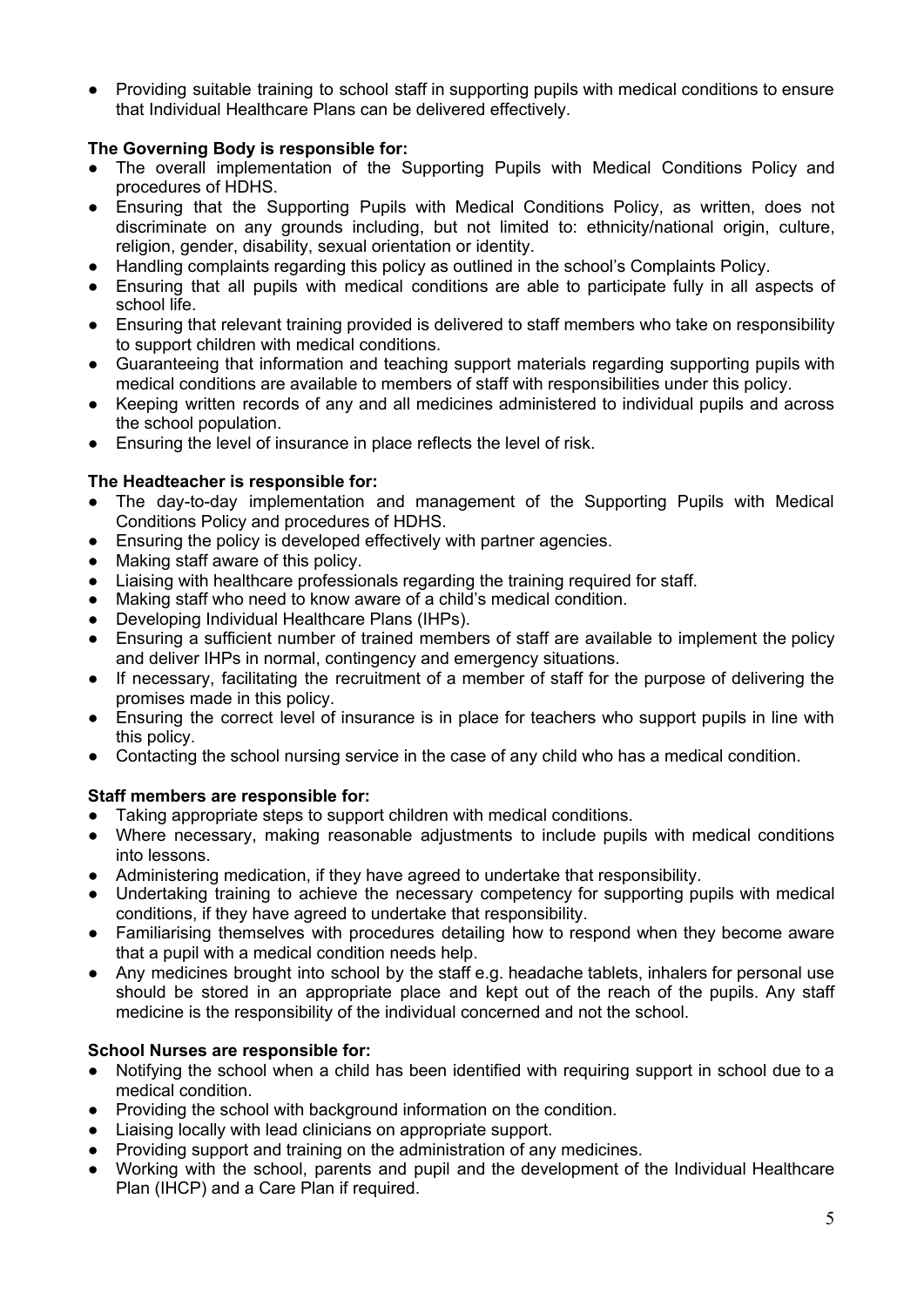# **Parents and Carers are responsible for:**

- Keeping the school informed about any changes to their child/children's health.
- Completing a parental agreement for school to administer medicine form before bringing medication into school.
- Providing the school with the medication their child requires and keeping it up to date.
- Asking the pharmacist to supply any medication in a separate container, containing only the quantity required for school use, with the prescription and dosage typed or printed clearly on the outside.
- Collecting any leftover medicine at the end of the course or year.
- Discussing medications with their child/children prior to requesting that a staff member administers the medication and explaining the importance of compliance to their child.
- Notifying the school if their child's medication changes or is discontinued, or the dose or administration method changes.
- Where necessary, developing an Individual Healthcare Plan (IHP) for their child in collaboration with the Headteacher, other staff members and healthcare professionals.
- Ensuring they or another nominated adult are contactable at all times in case of medical emergencies.

# **Pupils**

- Pupils with medical conditions should be fully involved in discussions about their medical support needs and contribute as much as is possible or appropriate to the development of, and comply with, their individual healthcare plan.
- Where possible and considered appropriate, pupils will be given responsibility for administering their own medicines under the supervision of school staff.

# **5. STAFF SUPPORT AND TRAINING**

HDHS is responsible for ensuring that staff have appropriate training to support children with medical needs.

- All staff are aware that there is no legal or contractual duty for any member of staff to administer medication or supervise a pupil taking medication unless they have been specifically contracted to do so.
- Many other members of staff are happy to take on the voluntary role of administering medication. For medication where no specific training is necessary, any member of staff may administer prescribed and non-prescribed medication to pupils under the age of 16, but only with the written consent of the pupil's parent.
- No staff member may administer drugs by injection unless they have received training in this responsibility.
- All staff attending off-site visits are aware of any pupils with medical conditions on the visit. They receive information about the type of condition, what to do in an emergency and any other additional support necessary, including any additional medication or equipment needed.
- Specific training and staff awareness sessions will be held for children with highly individual needs prior to the child joining the school or transitioning to a new class and arrangements are made with appropriate agency (e.g. School Health) to update staff training on a regular basis.
- Records will be kept of training (see Appendix 4) on the school's central training record database.
- Training is given to all staff members who agree to administer medication to pupils, where specific training is needed.

# **6. SPECIFIC ARRANGEMENTS FOR PUPILS WITH MEDICAL NEEDS**

# **Educational Visits**

Every effort is made to encourage children with medical needs to participate in safely managed visits. Consideration is always given to the adjustments which need to be made to enable children with medical needs to participate fully and safely on visits. Staff supervising excursions should always be aware of any medical needs, and relevant emergency procedures. A copy of individual health care plans should be taken on visits in the event of the information being needed in an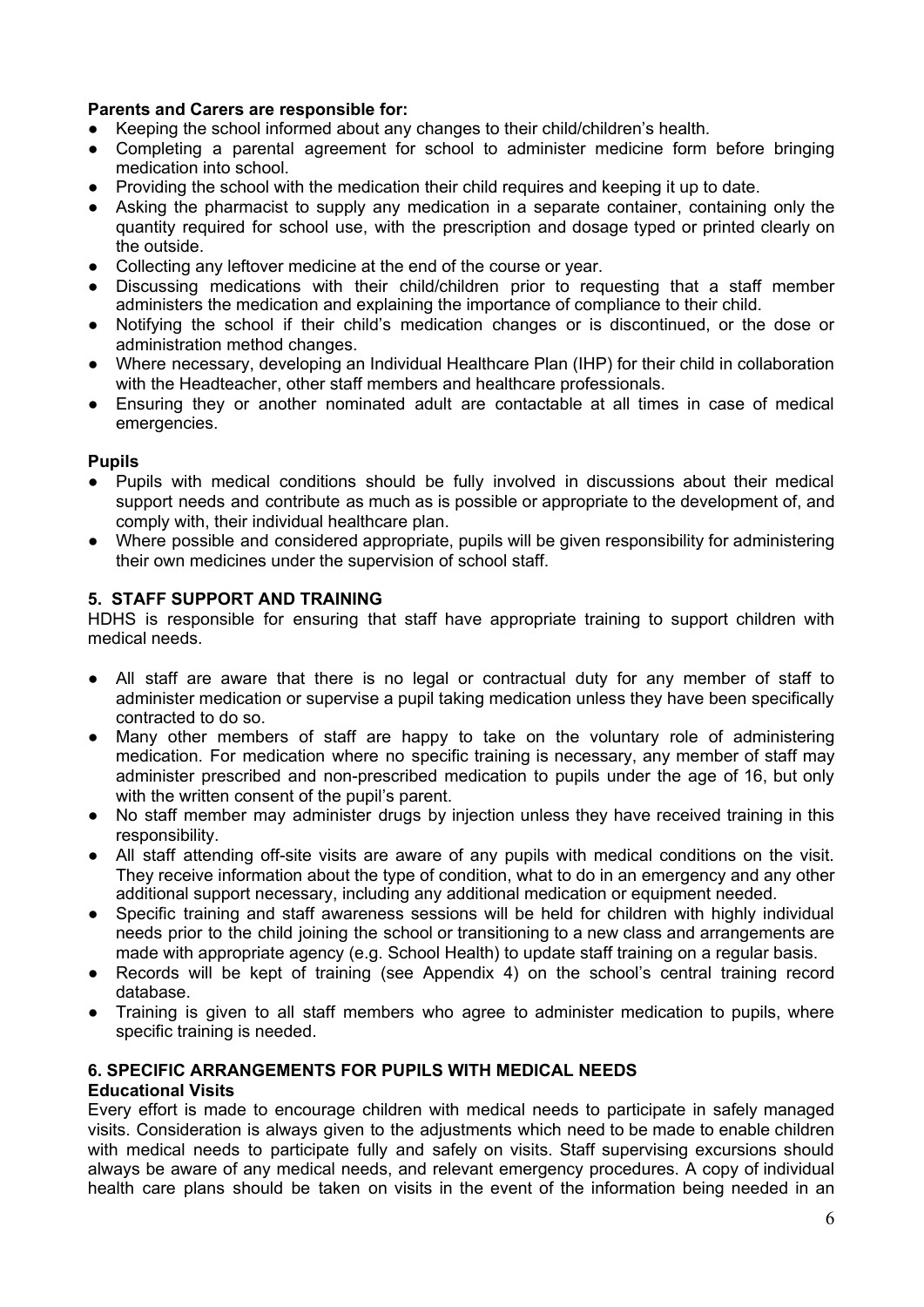emergency. Arrangements for taking any necessary medicines will need to be made and if necessary an additional member of the support staff, a parent or another volunteer might be needed to accompany a particular child.

If there is any concern about whether the school is able to provide for a child's safety, or the safety *of other children on a visit, then parents will be consulted and medical advice sought from the school health service or the child's GP.*

# **Residential Trips**

Parents of children participating in residential trips will need to complete a consent form (see appendix) giving details of all medical/dietary needs. All medication which needs to be administered during the course of the visit should be handed directly to the Family Liaison Officer / Class Teacher in accordance with the school's guidelines before leaving the school at the start of the trip.

#### **Sporting Activities**

All children with medical conditions will be encouraged to participate as fully as possible in physical activities and extracurricular sport. For many, physical activity can benefit their overall social, mental and physical health and well-being. Staff will be sensitive to their individual needs and sufficient flexibility will be incorporated into the lesson planning for all children to be included in ways appropriate to their own abilities.

Any restrictions on a child's ability to participate in PE will be recorded in their individual health care plan. This will include a reference to any issues of privacy and dignity for children with particular needs.

*Some children may need to take precautionary measures before or during exercise, and may also need to be allowed immediate access to their medicines such as asthma inhalers.*

#### **Reintegration After Absence**

Where a child has been absent for a significant period, the school will work with parents and healthcare professionals where required to support the smooth integration back into class. This will be done on an individual basis.

# **7. INDIVIDUAL HEALTHCARE PLANS (IHPS)**

Where a child has a medical need which will impact on their condition which will impact on their participation in school activities, their access to education or require the school to administer emergency or life threatening medication, parents/carers need to alert the school immediately.

When staff become aware of a child or young person who is absent from school for fifteen working days or more due to illness linked to either physical or mental ill health, which is either potentially long term or frequent recurring periods of chronic ill health, a CAF form should be completed and consideration given to referral to the Vulnerable Children Service under the Education Act 1996.

It may be beneficial for the academy to hold a "team around the child" meeting to include any relevant professionals, the child or young person if feasible and the parent/carer, to discuss if there are ways that the pupil can be supported from HDHS resources. If it is agreed that education other than at school is appropriate or additional support is needed, then the school will activate the request to the Complex Needs / Vulnerable Children Service in the appropriate Local Authority to request the assignment of a caseworker and referral where necessary to the Medical Programme Service.

Where necessary, an *Individual Healthcare Plan* (IHP) will be developed in collaboration with the pupil, parents/carers, Year Team, Headteacher, Special Educational Needs Coordinator (SENCO) and medical professionals. See Appendix 1 and 2.

● IHPs will be easily accessible whilst preserving confidentiality.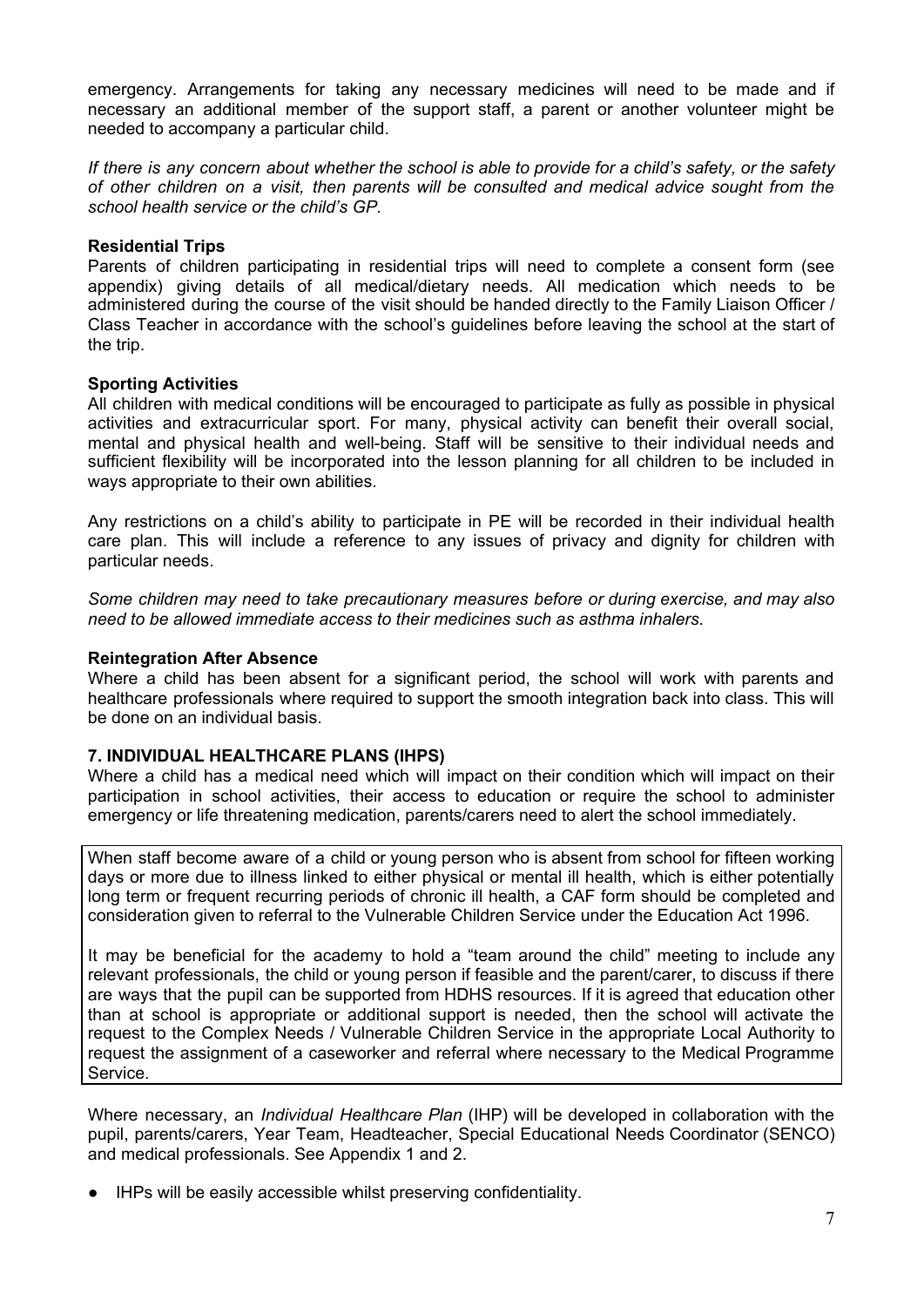- IHPs will be reviewed at least annually or when a child's medical circumstances change, whichever is sooner.
- Where a pupil has an Education, Health and Care plan or special needs statement, the IHP will be linked to it or become part of it.
- Where a child is returning from a period of hospital education or alternative provision or home tuition, HDHS will work with the LA and education provider to ensure that the IHP identifies the support the child needs to reintegrate.

Completed Health Care Plans will be kept in the IHP file in CDO's office so it is available for teaching and non-teaching staff in the event of an emergency (digitally within their online files for 6th Form Students). In addition, if the medical condition has the potential to be immediately life-threatening, details of the care plan with the emergency procedures to be taken may also be displayed on the Care Board in the staff room and within Student Services so it is clearly visible for all staff.

# **8. ADMINISTRATION OF MEDICINES**

Where possible, it is preferable for all medicines to be prescribed in frequencies that allow the pupil to take them outside of school hours (i.e. 1, 2 or 3 times per day so it can be given before / after school). If this is not possible, prior to staff members administering any medication, the parents/carers of the child must complete and sign a parental agreement for the school to administer medicine. A '*HDHS MEDICINE ADMINISTERING FORM'* (Appendix 3) must be completed and signed for each medicine provided.

- Paracetamol can only be given to children when parents/carers have given written permission and for no longer than 3 days
- School staff will never give aspirin or ibuprofen unless prescribed by a Doctor and provided in packaging (to include the prescriber's instructions)
- No child will be given any prescription or non-prescription medicines without written parental consent except in exceptional circumstances.
- Medicines MUST be in date, labelled, and provided in the original container (except in the case of insulin which may come in a pen or pump) with dosage instructions. Medicines which do not meet these criteria will not be administered.
- Pupils should not bring in their own medicine. This should be brought into school by the parent.
- Where it has been agreed that medicines can be given, a named member of staff will be allocated to administer according to the instructions and this will be logged within the completed ''*HDHS MEDICINE ADMINISTERING FORM'.* This record will be stored within the 'Medication Log' stored in the medical room within Student Services.
- A maximum of four weeks supply of the medication may be provided to the school at one time.
- Controlled drugs may only be taken on school premises by the parent / carer of the individual to whom they have been prescribed. Passing such drugs to others is an offence which will be dealt with under our Drug and Alcohol Policy.
- Medications will be stored in the Medicine Fridge in Student Services, the Medical cabinet in Student Services and potentially also in the classroom/Lighthouse (canteen) depending on the type of medicine, the needs of the pupil and the level of need for immediate access in the case of a medical emergency. This will be agreed during the development of the IHP.
- Any medications left over at the end of the course or the end of the academic year will be returned to the child's parents/ carers.
- Written records will be kept of any medication administered to children.
- Pupils will never be prevented from accessing their medication.
- HDHS cannot be held responsible for side effects that occur when medication is taken correctly.
- All students need to be able to self administer their medication unless agreed within the IHP that staff agree to support this.
- Staff are not authorized to administer medication by injection unless for the purpose of saving life in an emergency. Invasive procedures will only be undertaken if included in the Individual Health Care Plan and suitable training has been given to the agreed members of staff.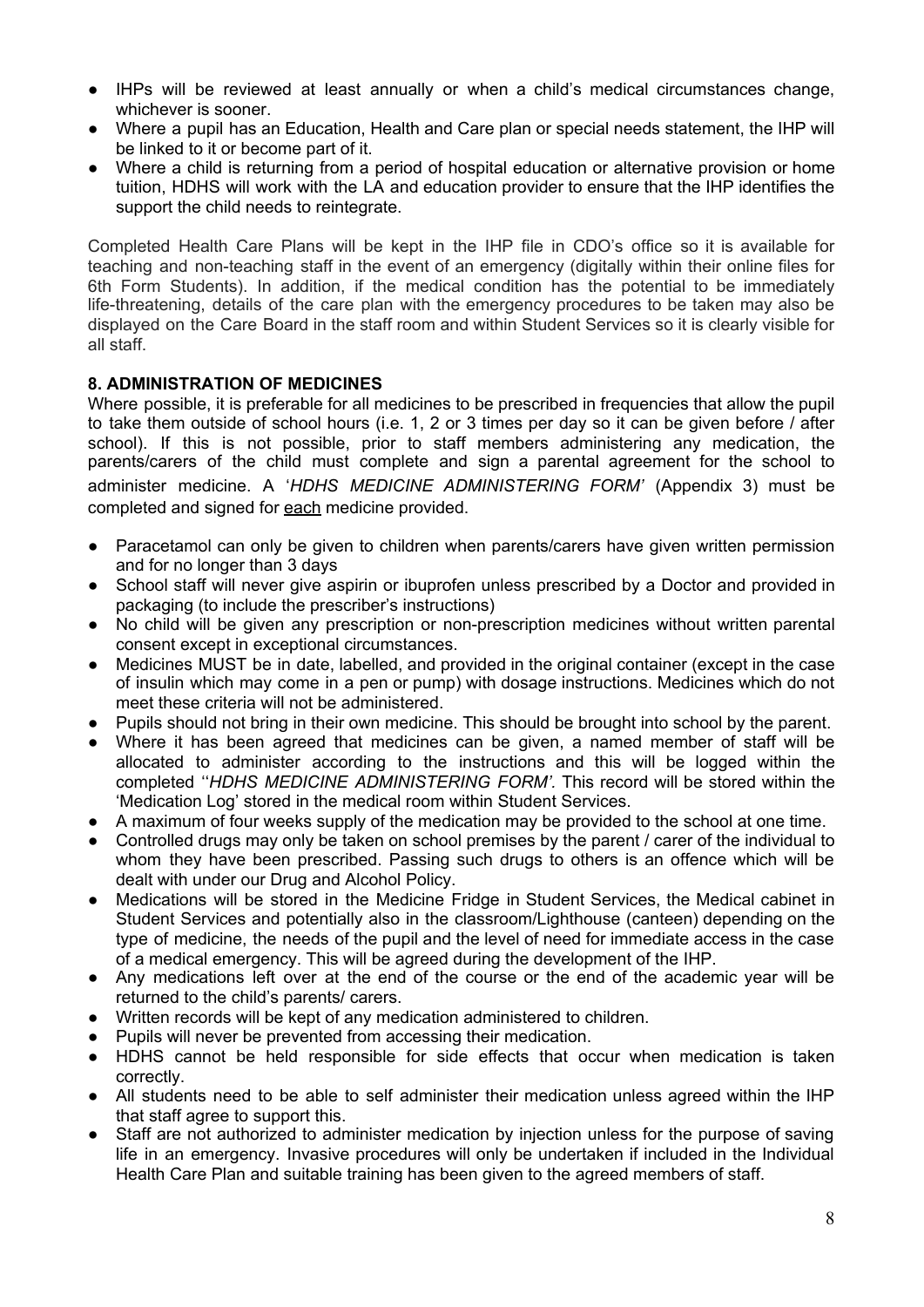# **METHOD FOR ADMINISTRATION OF MEDICINE**

When administering the medicine, the named person should:

- Confirm the identity of the child
- Check the school medicine record
- Check the name of the medicine against the name of the school record
- Check the dosage

The dosage should be measured without handling the medicine. If the medicine is in liquid form, the bottle needs to be shaken and the contents poured away from the label so that the medicine does not render the instructions illegible. Pupils will be watched taking the medicine and water provided to wash the medicine into the stomach.

#### **DISPOSAL**

Medicines should not be allowed to accumulate. They should be returned to the parent/carer for disposal or taken to the local pharmacy. No medicine should be used after its expiry date. Some medicines e.g. insulin, eye drops and eye ointments have to be discarded 4 weeks after opening. The date of opening must always be recorded on the container for these preparations.

#### **REFUSAL TO TAKE MEDICINE**

If a child refuses to take medicine, staff will not force them to do so, but will note this in the records and inform the parents of the refusal on the same day. If a refusal to take medicines results in an emergency, then the usual emergency procedures should be followed.

#### **9. INFORMATION SHARING**

#### **Class Teachers**

It is vital that class teachers are informed at the start of the academic year or any medical conditions and food allergies (inc. dietary requirements) of the children in their class. CDO will be responsible for ensuring a medical list is shared at the start of term with all staff and updated as new information comes to light or new children with special requirements join the school. Class Teachers will be informed that an IHP has been created for any children in their class and they are able to request a copy for them to read and store securely. Individual risk assessments will also be undertaken where special evacuation procedures may be required in the event of an emergency or special care arrangements are required for the children moving around the building.

#### **Other Teachers/Coaches**

Anyone who will be teaching the class without the class teacher also needs to be provided with information about pupils with medical conditions. This includes PE teachers, sports coaches, drama teachers, after school club coordinators etc. CDO will be responsible for providing this information on request. Members of staff who are taking the class should take responsibility for requesting this information if it has not been provided as the office staff are not always aware of curriculum arrangements. Staff will be informed at staff briefings and staff training opportunities of any children with serious conditions that they need to watch out for and details of the Care Plan put up in the staff briefing room as well as the Student Services office as a reminder.

#### **Catering Team**

It is vital that "Lighthouse" Staff are informed of any children with food allergies. This information should be shared with the catering manager alongside all staff by CDO as soon as a new child starts. It is the catering managers responsibility to liaise with CDO to ensure that a photo of the child is put up in the kitchen and all relevant medical needs are linked to their catering system.

#### **Supply Staff**

All internal supply (Cover Supervisors) will have the same access to and training on medical needs as all staff. External supply staff will be fully informed via the Lead Cover Supervisor of medical procedures and have access to the medical needs information of any children in their class.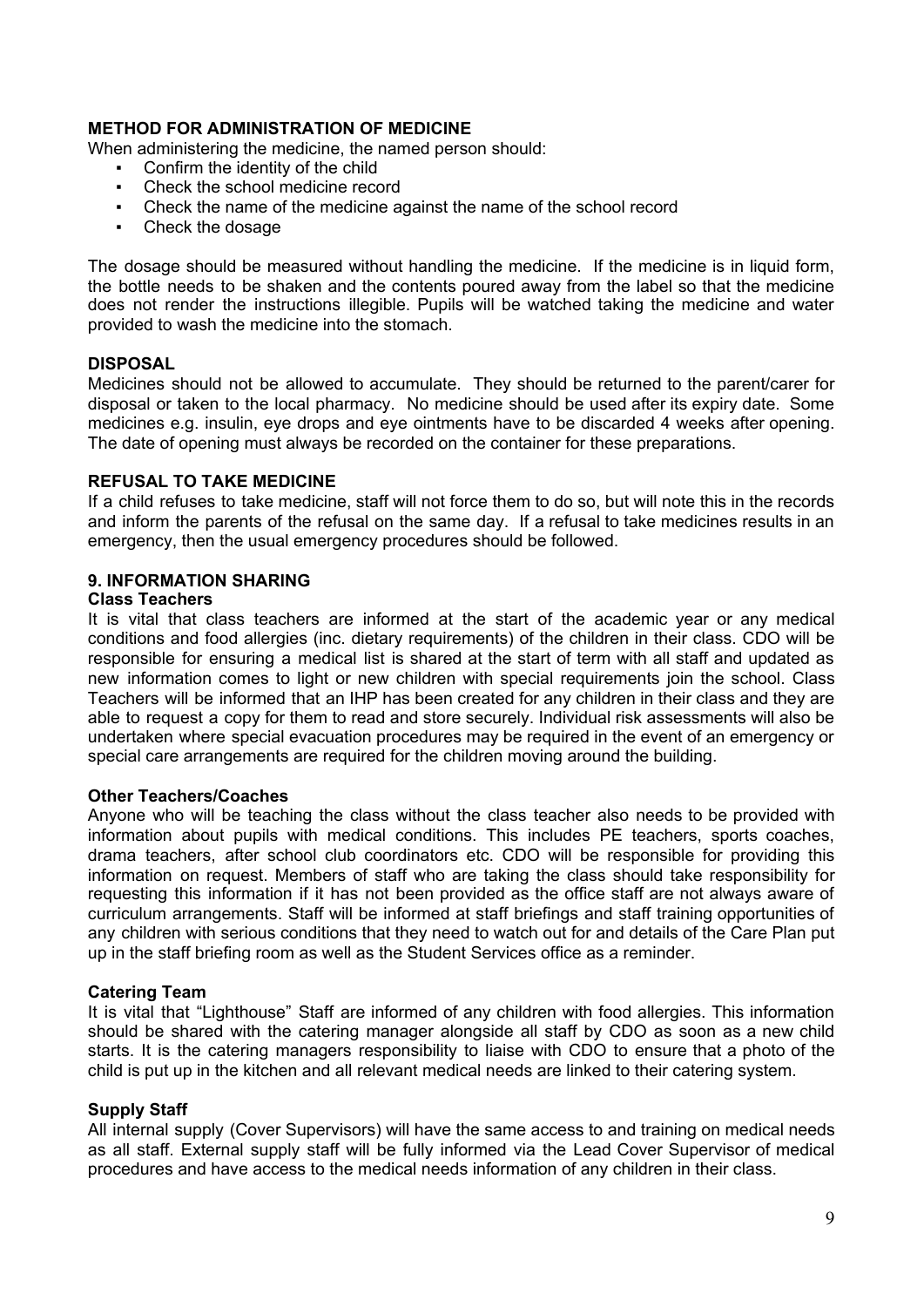# **Work Experience Students**

It is the responsibility of the Headteacher and work placement organiser to ensure the placement is suitable for a pupil with medical conditions and / or the placement will not endanger any school pupils with medical conditions.

#### **10. EMERGENCIES**

Medical emergencies will be dealt with under the school's emergency procedures. Where an Individual Healthcare Plan (IHP) or Care Plan is in place, it should detail:-

- What constitutes an emergency.
- What to do in an emergency.

Pupils will be informed in general terms of what to do in an emergency - such as telling a teacher.

If a pupil needs to be taken to hospital, a member of staff will remain with the child until their parents arrive.

If a child's special educational need or disability requires special arrangements regarding their movements around the school site, a Personal Emergency Evacuation Plan (PEEP) shall be prepared by assigned staff in consultation with the child, his/ her parents/ carer, his/ her designated Learning Support Assistant (where relevant). CDO will be responsible for disseminating information in the PEEP as necessary. (See Appendix 7).

# **11. AVOIDING UNACCEPTABLE PRACTICE**

HDHS understands that the following behaviour is unacceptable:-

- Assuming that pupils with the same condition require the same treatment.
- Ignoring the views of the pupil and/or their parents.
- Ignoring medical evidence or opinion.
- Sending pupils home frequently or preventing them from taking part in activities at school unless this is specified in their IHP.
- Sending the pupil to the school medical room alone if they become ill.
- Penalising pupils with medical conditions for their attendance record where the absences relate to their condition.
- Making parents feel obliged or forcing parents to attend school to administer medication or provide medical support, including toilet issues.
- Creating barriers to children participating in school life, including school trips or sporting activities.
- Refusing to allow pupils to eat, drink or use the toilet when they need to in order to manage their condition.

#### **12. INSURANCE**

Staff who undertake responsibilities within this policy are covered by the school's insurance. Full written insurance policy documents are available to be viewed by members of staff who are providing support to pupils with medical conditions. Those who wish to see the documents should contact the Headteacher.

#### **13. COMPLAINTS**

The full details of how to make a complaint can be found in the Complaints Policy which is available on the website.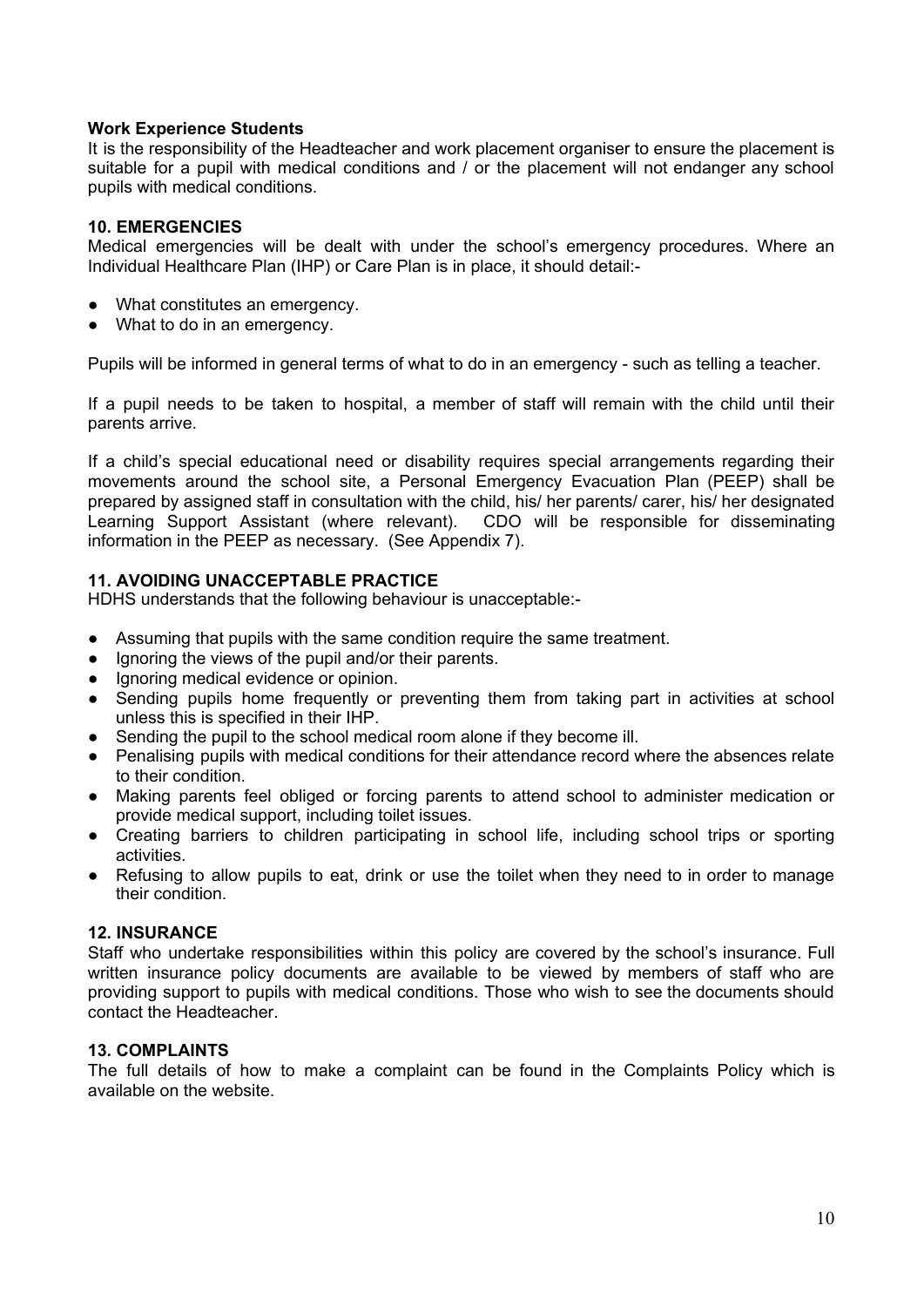<span id="page-10-0"></span>

|                | Parent or healthcare professional informs school that the child has a medical<br>condition or is due to return from long-term absence, or that needs have<br>changed. |
|----------------|-----------------------------------------------------------------------------------------------------------------------------------------------------------------------|
| $\overline{a}$ | Headteacher or CDO co-ordinates a meeting to discuss child's medical needs                                                                                            |
|                | and identifies member(s) of school staff who will provide support to the pupil.                                                                                       |
| 3              | Meeting or conversation to discuss and agree on the need for IHP to include<br>key school staff, child, parent and relevant healthcare professionals.                 |
|                |                                                                                                                                                                       |
|                | Develop IHP in partnership with healthcare professionals, agree deadline<br>dates and who will take the lead.                                                         |
| 5              | Any school staff training needs identified and CDO informed.                                                                                                          |
| 6              | Training delivered to staff & review date agreed.                                                                                                                     |
|                | IHP implemented and circulated to relevant staff.                                                                                                                     |
| 8              | IHP reviewed annually or when condition changes. Parent/carer or healthcare<br>professional to initiate. (Back to 3.)                                                 |

# **APPENDIX 1 - INDIVIDUAL HEALTHCARE PLAN IMPLEMENTATION PROCEDURE**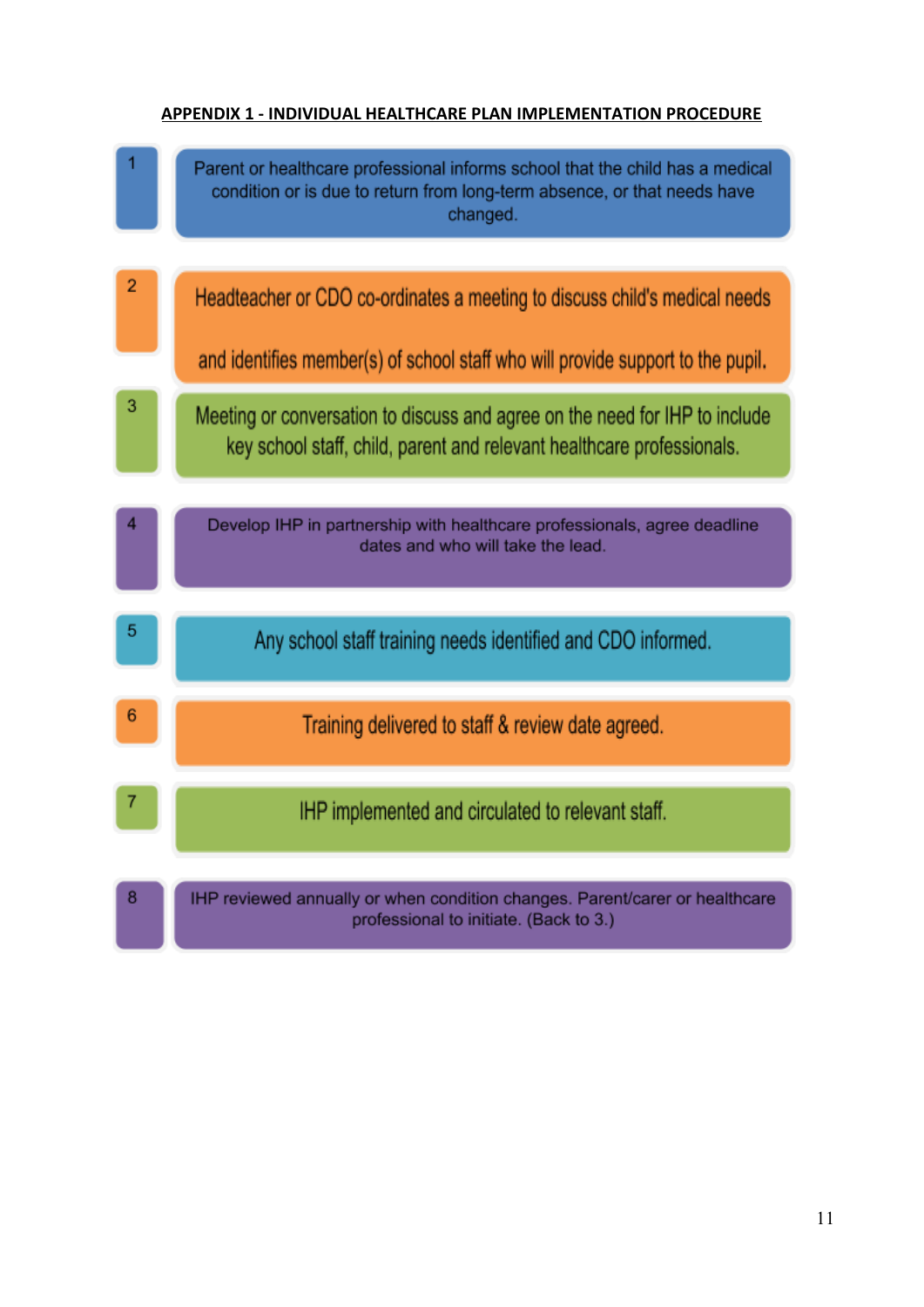# **APPENDIX 2 – INDIVIDUAL HEALTHCARE PLAN TEMPLATE**

Name of school **Harwich and Dovercourt High School** Child's full name Year Group Date of birth Child's address Medical diagnosis or condition Date of first IHP completion Annual review date of IHP **Family Contact Information** A. Name Phone no. (work) (home) (mobile) Relationship to child B. Name Phone no. (work) (home) (mobile) Relationship to child **Clinic/Hospital Contact** Name Phone no.

# **G.P.**

Name Phone no.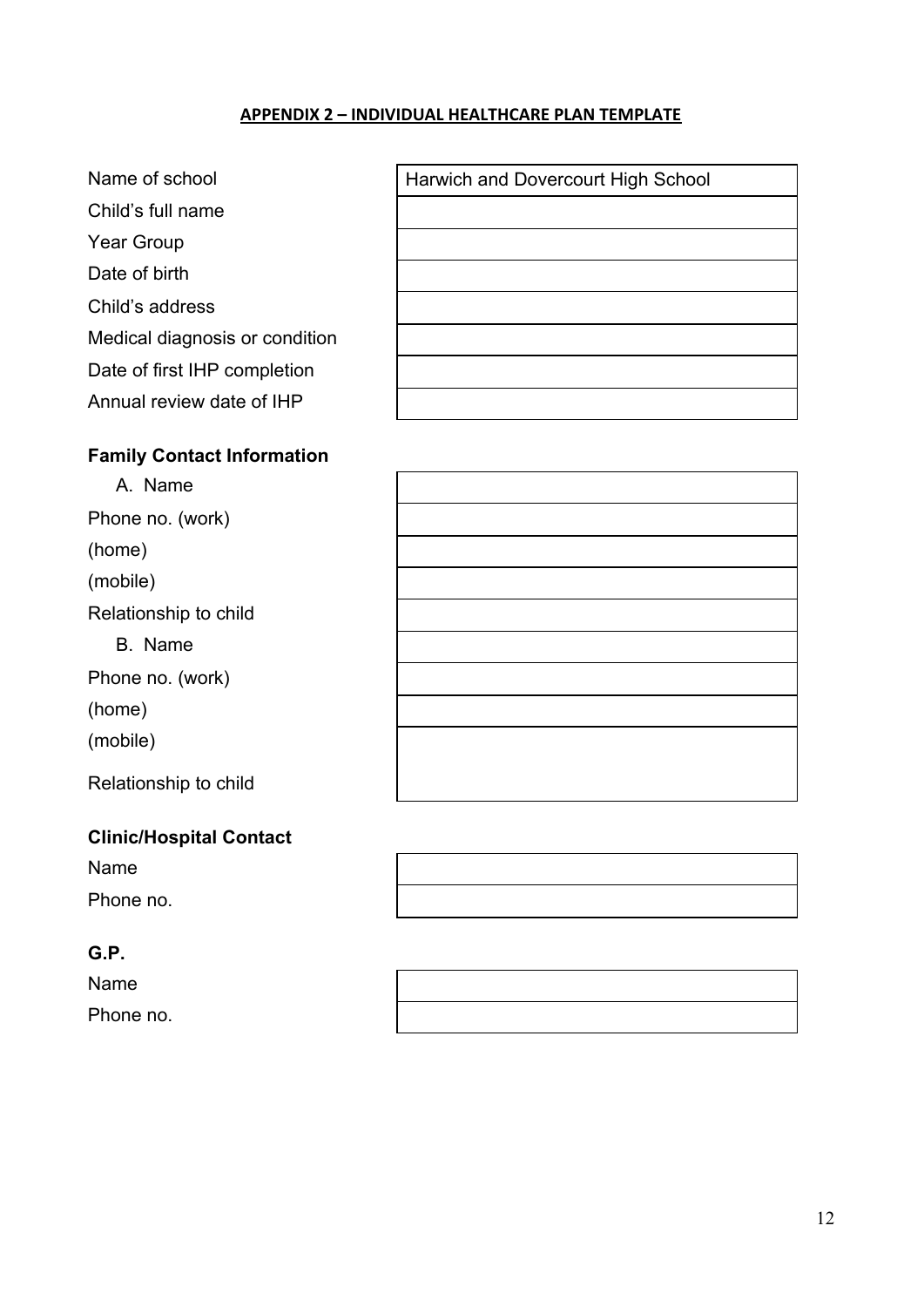Describe medical needs and give details of child's symptoms, triggers, signs, treatments, facilities, equipment or devices, environmental issues etc

Name of medication, dose, method of administration, when to be taken, side effects, contra-indications, administered by/self-administered with/without supervision

Daily care requirements

Specific support for the pupil's educational, social and emotional needs

Arrangements for school visits/trips etc

Describe what constitutes an emergency, and the action to take if this occurs

# *For the school to complete*

Who will provide support/any training requirements: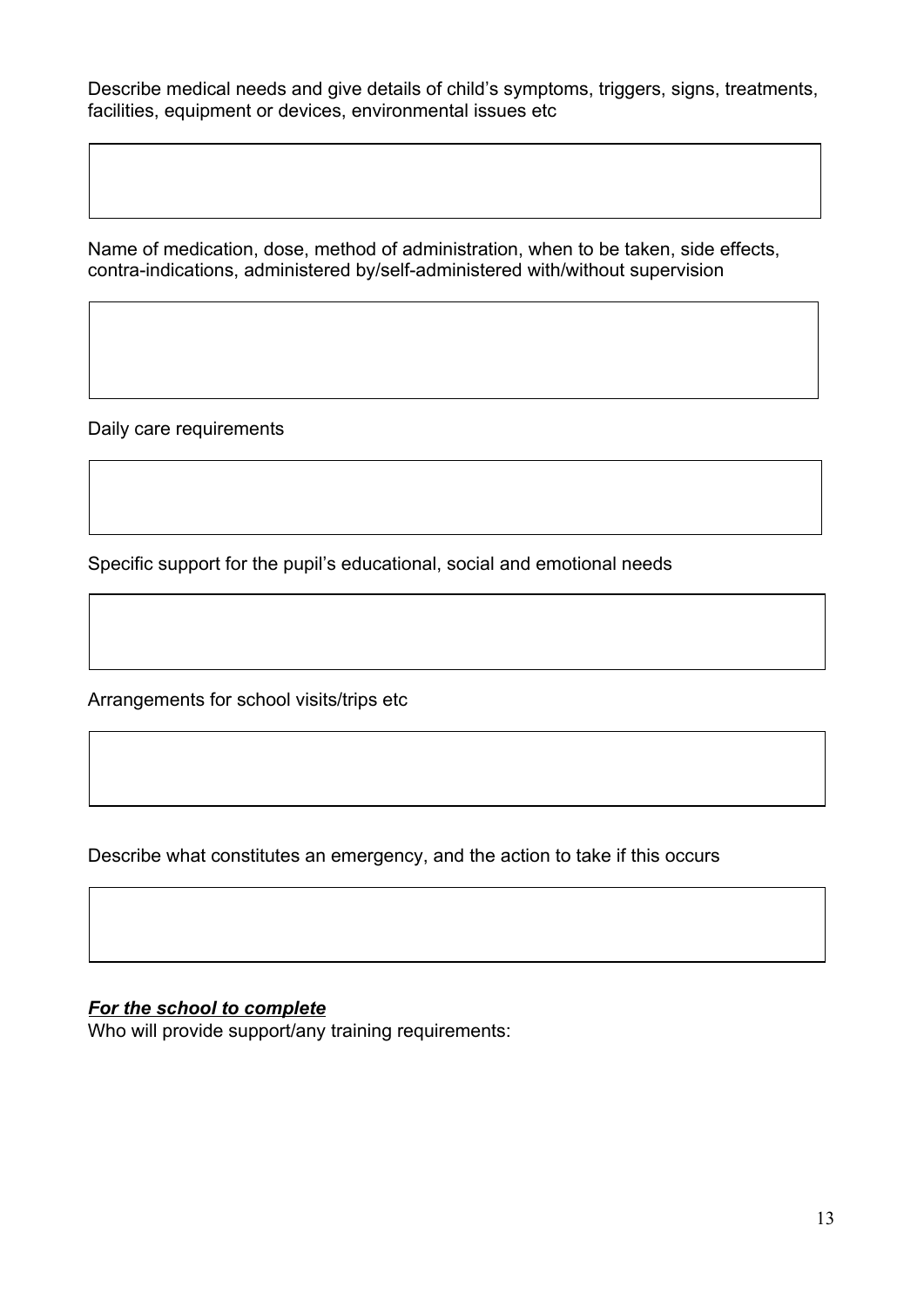| First review date of IHP   |  |
|----------------------------|--|
|                            |  |
| <b>Reviewed Amendments</b> |  |
|                            |  |
|                            |  |
|                            |  |
|                            |  |
|                            |  |
|                            |  |
|                            |  |
|                            |  |
|                            |  |
|                            |  |
|                            |  |
| Second review date of IHP  |  |
|                            |  |
| <b>Reviewed Amendments</b> |  |
|                            |  |
|                            |  |
|                            |  |
|                            |  |
|                            |  |
|                            |  |
|                            |  |
|                            |  |
|                            |  |
|                            |  |
|                            |  |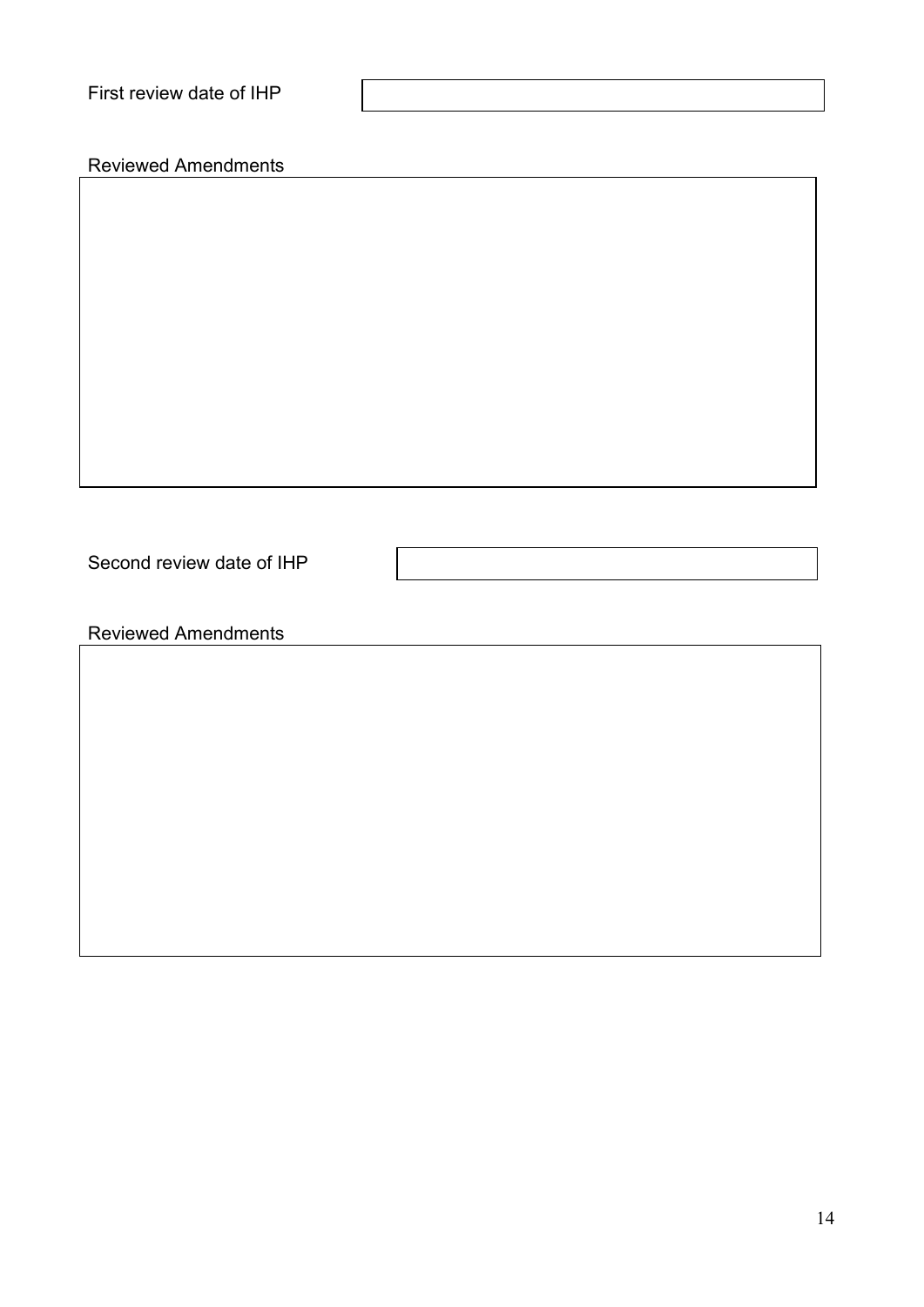|  | Third review date of IHP |  |  |  |
|--|--------------------------|--|--|--|
|--|--------------------------|--|--|--|

Reviewed Amendments

Fourth review date of IHP

<span id="page-14-0"></span>Reviewed Amendments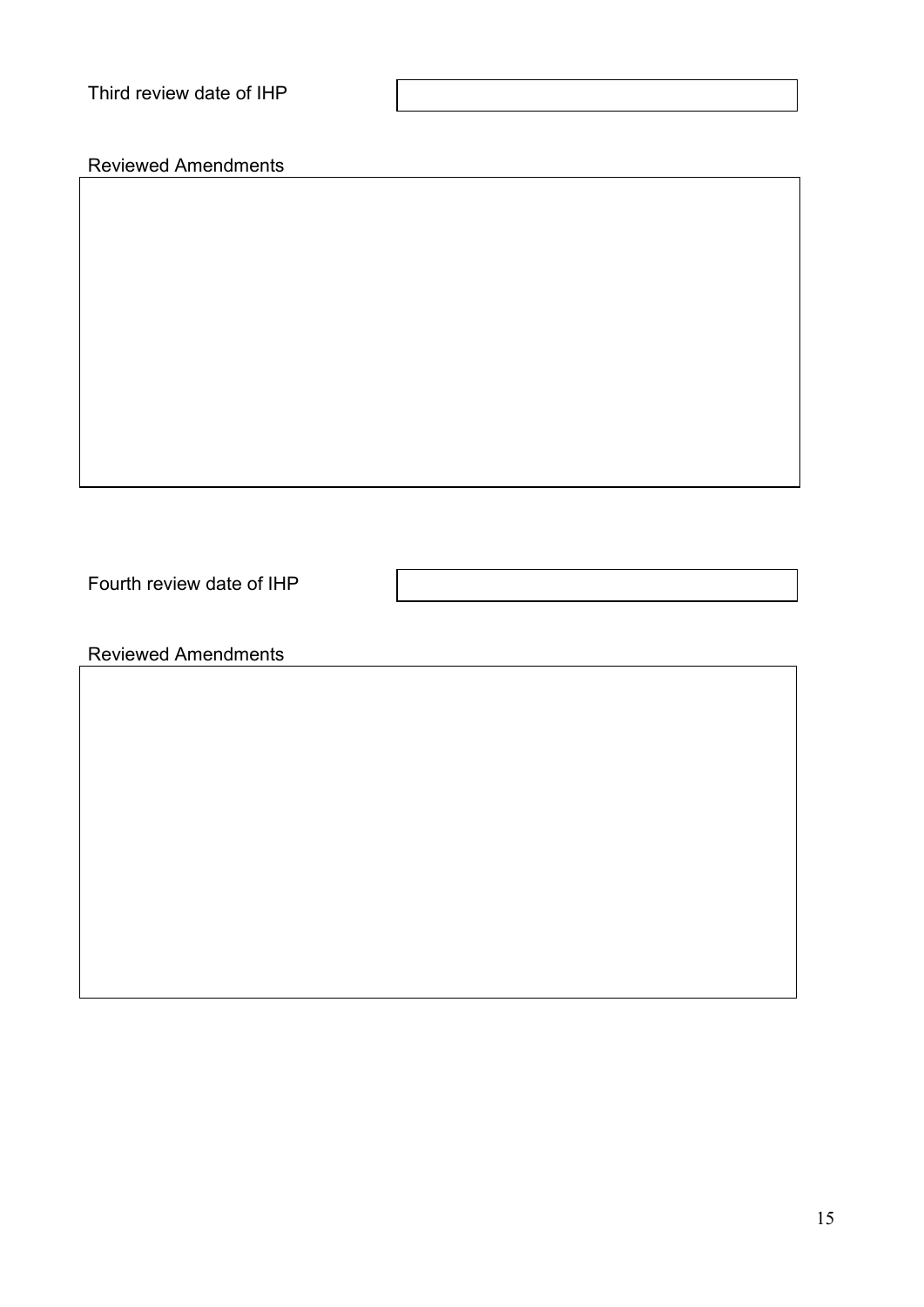# **APPENDIX 3 – PARENTAL AGREEMENT FOR SCHOOL TO ADMINISTER MEDICINE**

# **HDHS MEDICINE ADMINISTERING FORM**

Date of request:

Name of child:

Date of birth:

Form group:

Medical condition or illness:

# **Medicine**

Name / type of medicine (as described on the container):

Expiry date:

Dosage and method of administration:

Timing / when to be given:

Special precautions / other instructions:

Are there any side effects the school needs to know about?:

Procedures to take in an emergency:

**Note: Medicines must be in the original container as dispensed by the pharmacy and all students need to be able to self administer their medication.**

# **Parent/Carer Contact Details**

Name:

Relationship to child:

Daytime phone number:

Name and phone number of GP:

The above information is, to the best of my knowledge, accurate at the time of writing and I give consent to school/setting staff administering medicine in accordance with the school/setting policy. I will inform the school/setting immediately, in writing, if there is any change in dosage or frequency of the medication or if the medicine is stopped. I understand that all medication needs to be hand delivered by a parent/carer to the school reception.

| Parent/Carer signature | Date |
|------------------------|------|
|------------------------|------|

Note: If more than one medicine is to be given a separate form should be completed for each one. Medicines will be returned at the end of the course of treatment or the end of the academic year.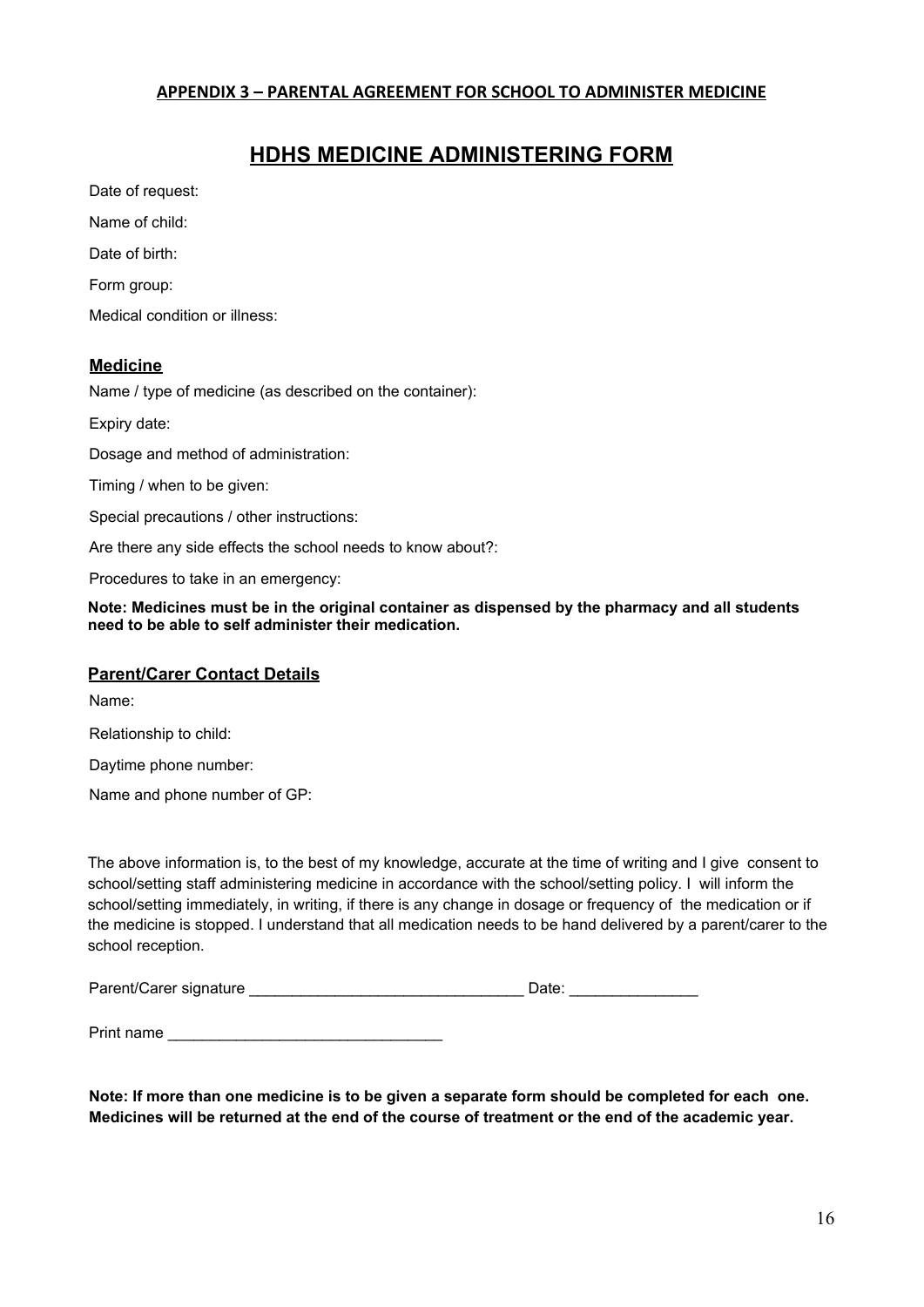# **HDHS RECORD OF MEDICINE ADMINISTERED TO AN INDIVIDUAL CHILD**

| Date | Time | <b>Staff Initials</b> |
|------|------|-----------------------|
|      |      |                       |
|      |      |                       |
|      |      |                       |
|      |      |                       |
|      |      |                       |
|      |      |                       |
|      |      |                       |
|      |      |                       |
|      |      |                       |
|      |      |                       |
|      |      |                       |
|      |      |                       |
|      |      |                       |
|      |      |                       |
|      |      |                       |
|      |      |                       |
|      |      |                       |
|      |      |                       |
|      |      |                       |
|      |      |                       |
|      |      |                       |
|      |      |                       |
|      |      |                       |
|      |      |                       |
|      |      |                       |
|      |      |                       |
|      |      |                       |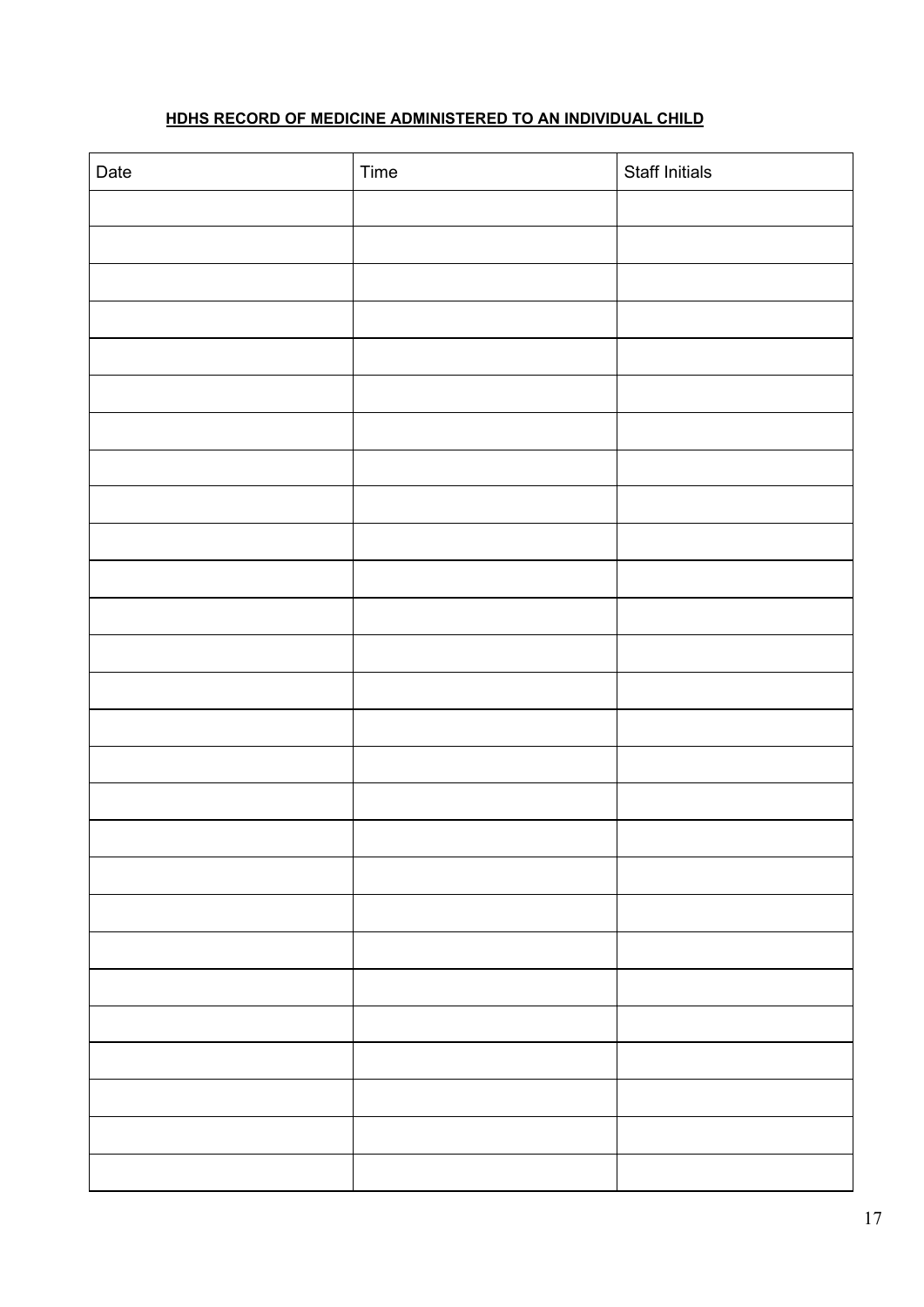# **HDHS RECORD OF MEDICINE ADMINISTERED TO AN INDIVIDUAL CHILD**

| Date | Time | <b>Staff Initials</b> |
|------|------|-----------------------|
|      |      |                       |
|      |      |                       |
|      |      |                       |
|      |      |                       |
|      |      |                       |
|      |      |                       |
|      |      |                       |
|      |      |                       |
|      |      |                       |
|      |      |                       |
|      |      |                       |
|      |      |                       |
|      |      |                       |
|      |      |                       |
|      |      |                       |
|      |      |                       |
|      |      |                       |
|      |      |                       |
|      |      |                       |
|      |      |                       |
|      |      |                       |
|      |      |                       |
|      |      |                       |
|      |      |                       |
|      |      |                       |
|      |      |                       |
|      |      |                       |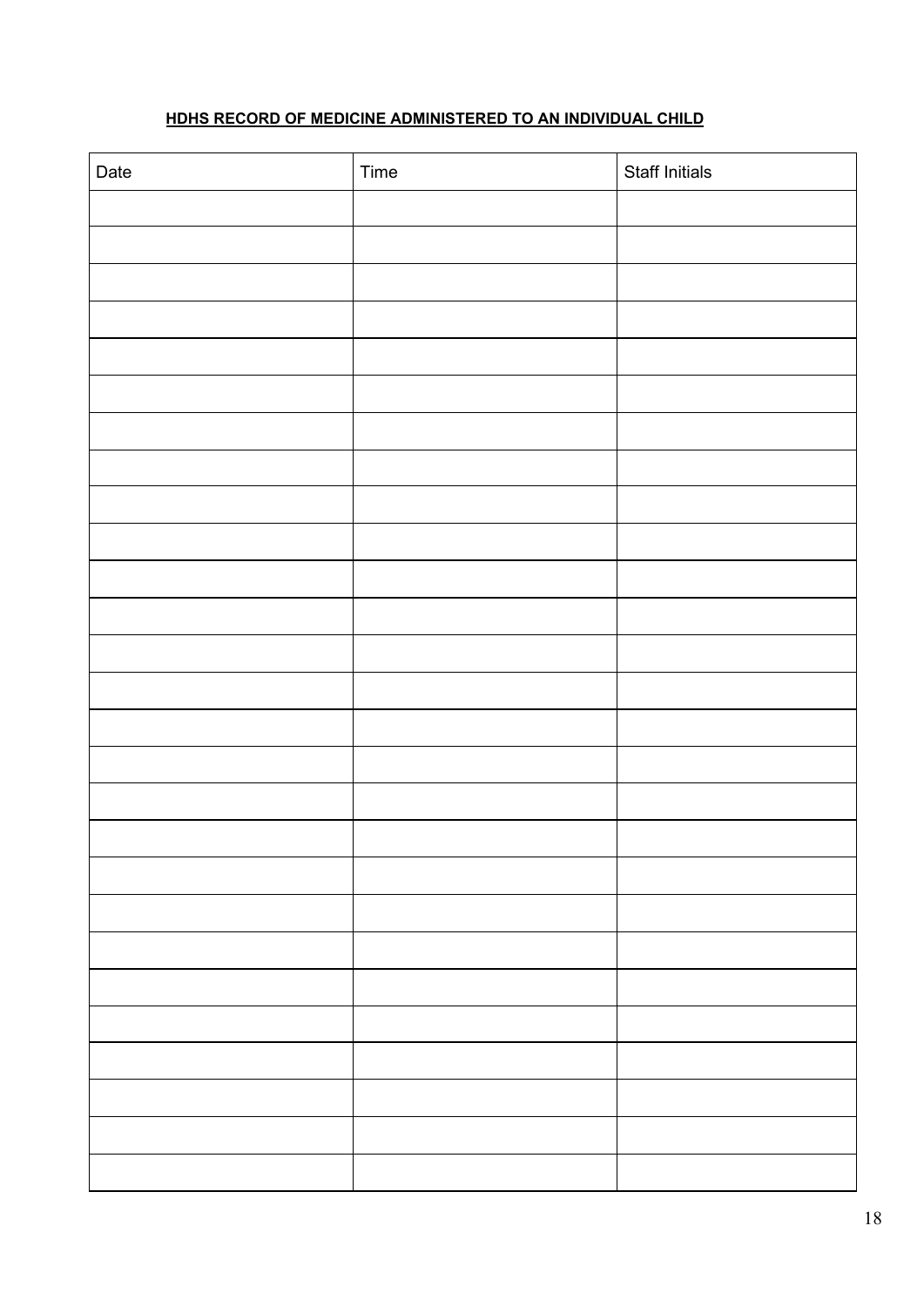# **HDHS RECORD OF MEDICINE ADMINISTERED TO AN INDIVIDUAL CHILD**

| Date | Time | <b>Staff Initials</b> |
|------|------|-----------------------|
|      |      |                       |
|      |      |                       |
|      |      |                       |
|      |      |                       |
|      |      |                       |
|      |      |                       |
|      |      |                       |
|      |      |                       |
|      |      |                       |
|      |      |                       |
|      |      |                       |
|      |      |                       |
|      |      |                       |
|      |      |                       |
|      |      |                       |
|      |      |                       |
|      |      |                       |
|      |      |                       |
|      |      |                       |
|      |      |                       |
|      |      |                       |
|      |      |                       |
|      |      |                       |
|      |      |                       |
|      |      |                       |
|      |      |                       |
|      |      |                       |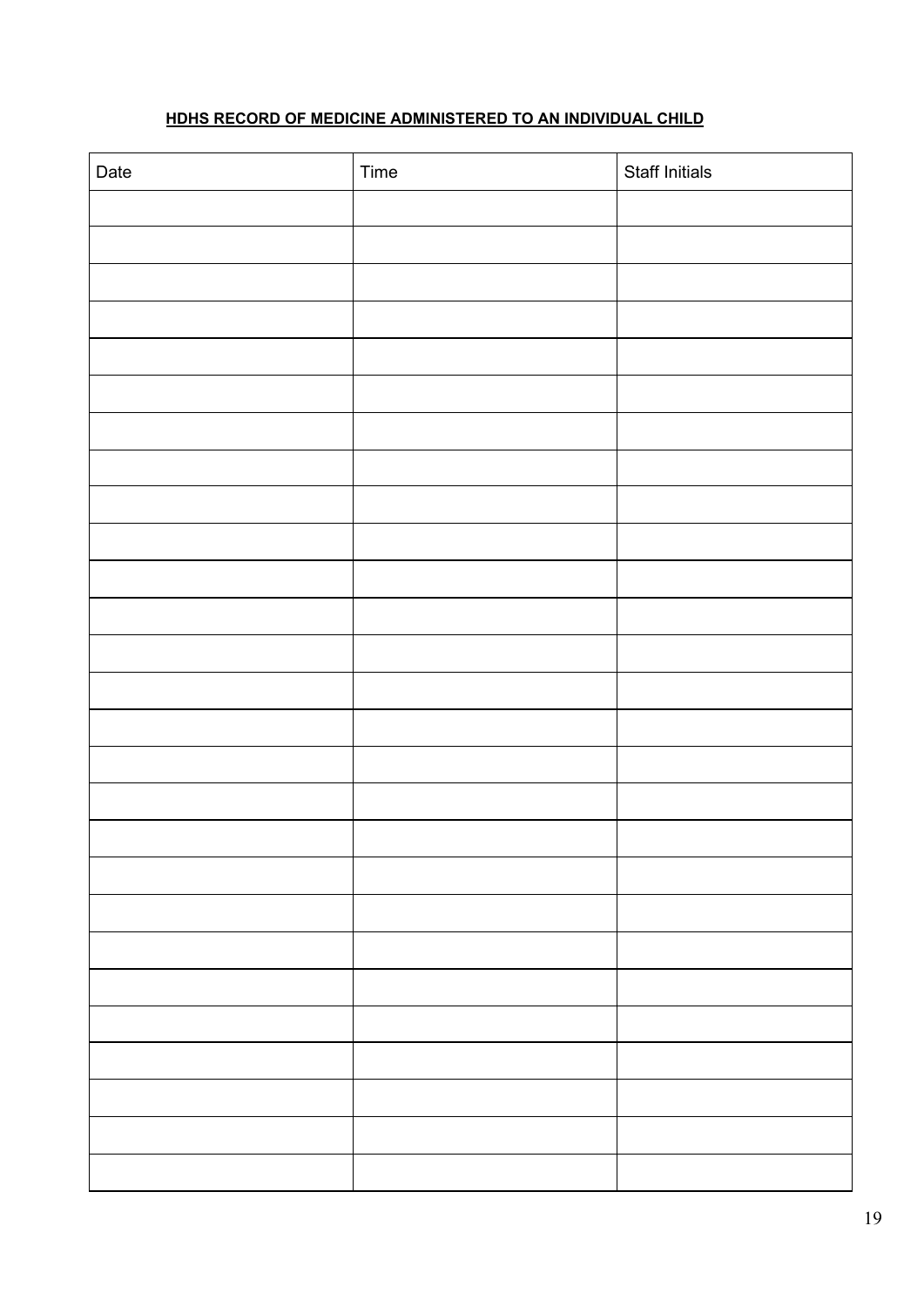# **APPENDIX 4 – STAFF TRAINING RECORD – ADMINISTRATION OF MEDICINES**

| Name                                                                                   |                                                                 |  |
|----------------------------------------------------------------------------------------|-----------------------------------------------------------------|--|
| Type of training received                                                              |                                                                 |  |
| Date training completed                                                                | <u> 1980 - Johann Barn, mars an t-Amerikaansk kommunister (</u> |  |
| Training provided by                                                                   |                                                                 |  |
| Profession and title                                                                   |                                                                 |  |
|                                                                                        |                                                                 |  |
|                                                                                        |                                                                 |  |
| has received the training detailed above and is competent to carry out any necessary   |                                                                 |  |
| treatment. I recommend that training is updated ______________(please state how often) |                                                                 |  |
|                                                                                        |                                                                 |  |
|                                                                                        |                                                                 |  |
|                                                                                        |                                                                 |  |
| Date                                                                                   |                                                                 |  |
|                                                                                        |                                                                 |  |
|                                                                                        |                                                                 |  |
| I confirm that I received the training detailed above                                  |                                                                 |  |
|                                                                                        |                                                                 |  |
| Staff signature                                                                        |                                                                 |  |
|                                                                                        |                                                                 |  |
| Date                                                                                   |                                                                 |  |
|                                                                                        |                                                                 |  |
| Suggested review date                                                                  |                                                                 |  |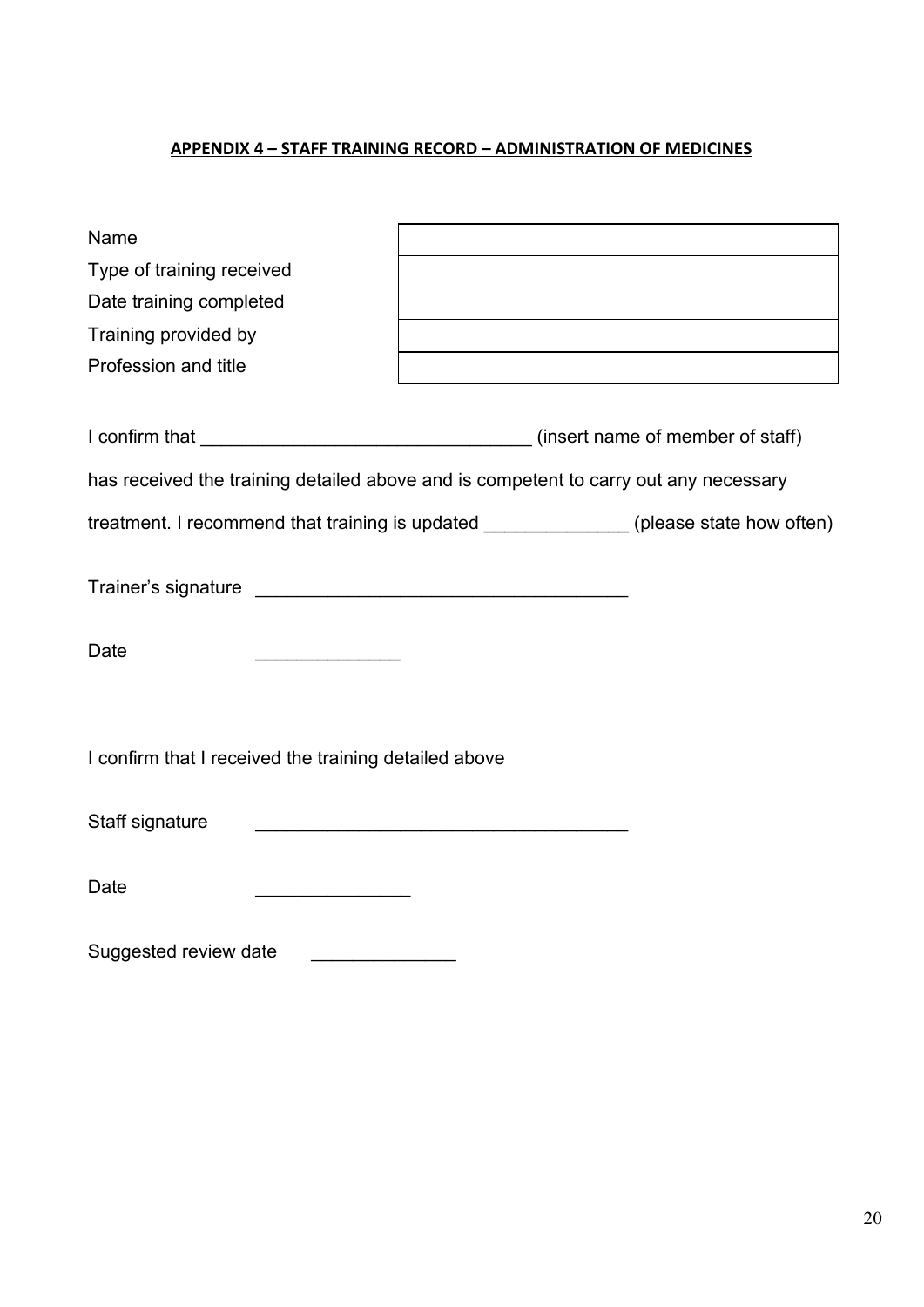# **APPENDIX 5 - MODEL LETTER INVITING PARENTS TO CONTRIBUTE TO INDIVIDUAL HEALTHCARE PLAN DEVELOPMENT**

Dear Parent/Carer,

# **Re: Medical Conditions Review and Individual Healthcare Plans**

Thank you for previously reviewing and completing the Data Collection Sheet that we sent out to you regarding your child.

From that collection we are aware you listed that your child has a medical need. In line with new guidelines, it is a requirement that every child with a medical need has an Individual Healthcare Plan (IHP). It is a requirement that the IHP is then reviewed, checked and updated annually and that the school is informed of any changes to or cessation of the medical need.

A blank copy of an IHP is enclosed with this letter and I ask that you please complete this and return to me as soon as possible. We will then send a copy of this out to you annually to be reviewed and any necessary amendments made. Even if there are no annual amendments you will be required please to still confirm that the IHP is current and correct.

It is also a requirement that any medication to be administered in school must be brought to reception by a parent/carer. A form should be completed to register the medication, dosage, amount and use-by dates. We cannot accept any medication if it is not in the original prescribed box, with the medical information leaflet. A blank copy of this form is also enclosed with this letter. If you have not completed one recently please can you also complete and return this form along with the IHP.

We will review all medicines every half term and advise parents/carers if medication is out of date. Students self-medicate in the medical room and all medication taken is logged.

In regards to students with asthma, please indicate how often your child on average uses a preventative inhaler.

Please do not hesitate to contact the school if you have any queries regarding medication kept in school or to arrange a meeting to discuss your child's IHP.

Yours sincerely,

**Miss C Doyle Assistant Headteacher**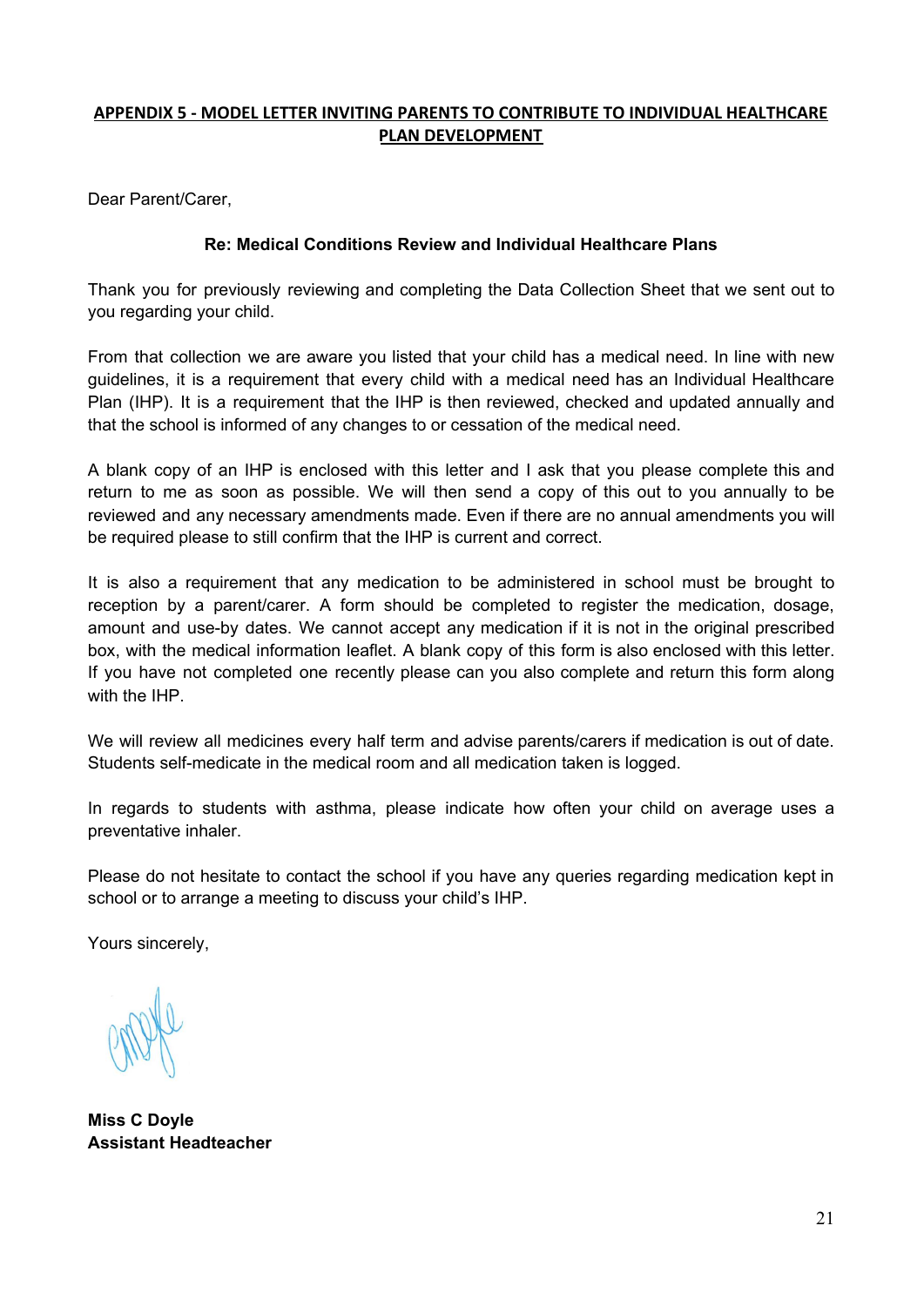# **APPENDIX 6 - COMMUNICABLE DISEASES**

We work within the recommendations of the CCDC (Consultant in Communicable Disease Control).

| <b>DISEASE</b>       | TIME AWAY FROM SCHOOL                               | <b>NOTIFY</b>         |
|----------------------|-----------------------------------------------------|-----------------------|
| <b>Chicken Pox</b>   | 5 days from onset of rash                           | Pregnant staff        |
| Food                 | Until free of symptoms (48 hours for children under | <b>CCDC</b>           |
| Poisoning            | 5)                                                  |                       |
| <b>Hepatitis A</b>   | For 5 days from onset of jaundice for children      | <b>CCDC</b>           |
|                      | under 5, not justified in older children with good  |                       |
|                      | hygiene.                                            |                       |
| Impetigo             | Until lesions are crusted or healed                 | <b>CCDC</b>           |
| <b>Measles</b>       | For 5 days from onset of rash                       | Year Group parents    |
|                      |                                                     | and pregnant staff    |
| <b>Mumps</b>         | For 5 days from onset of swollen glands             | <b>CCDC</b>           |
| Ringworm             | Can attend school but ensure treatment by a GP      | <b>CCDC</b>           |
| Rubella              | For 5 days from onset of rash                       | <b>Pregnant staff</b> |
| <b>Scabies</b>       | Until day after treatment has commenced             | <b>CCDC</b>           |
| <b>Scarlet Fever</b> | For 5 days from commencing antibiotics              | <b>CCDC</b>           |
| <b>Tuberculosis</b>  | For two weeks after treatment has started, CCDC     | <b>CCDC</b>           |
|                      | will advise on any further action.                  |                       |
| Whooping             | For 5 days from commencing antibiotic treatment.    | <b>CCDC</b>           |
| Cough                | Longer may be advised if antibiotics were not       |                       |
|                      | started early.                                      |                       |

Immediate reporting of the following conditions is required by telephone to the CCDC:-

| <b>Meningitis</b> | vphoid or Paratyphoid |
|-------------------|-----------------------|
| Whooping cough    | uberculosis           |

A report form will be faxed to the CCDC of the following conditions:-

| <b>Chicken Pox</b>                  | <b>Mumps</b>         |
|-------------------------------------|----------------------|
| Conjunctivitis (sticky eye)         | Ringworm (scalp)     |
| Parvovirus (Slapped cheek syndrome) | Rubella              |
| Ringworm (body)                     | <b>Measles</b>       |
| Hand, foot and mouth disease        | <b>Scabies</b>       |
| Hepatitis / Jaundice                | <b>Scarlet Fever</b> |
| Impetigo                            |                      |

# **Protecting Staff, Other Pupils, Parents & Carers and Visitors**

Special consideration needs to be given to anyone who is immune suppressed i.e. suffering from HIV or undergoing chemotherapy. If the school is aware of anyone who falls into these categories, advice should be taken from the CCDC on whether these people need to be alerted to any incidents of the above medical conditions.